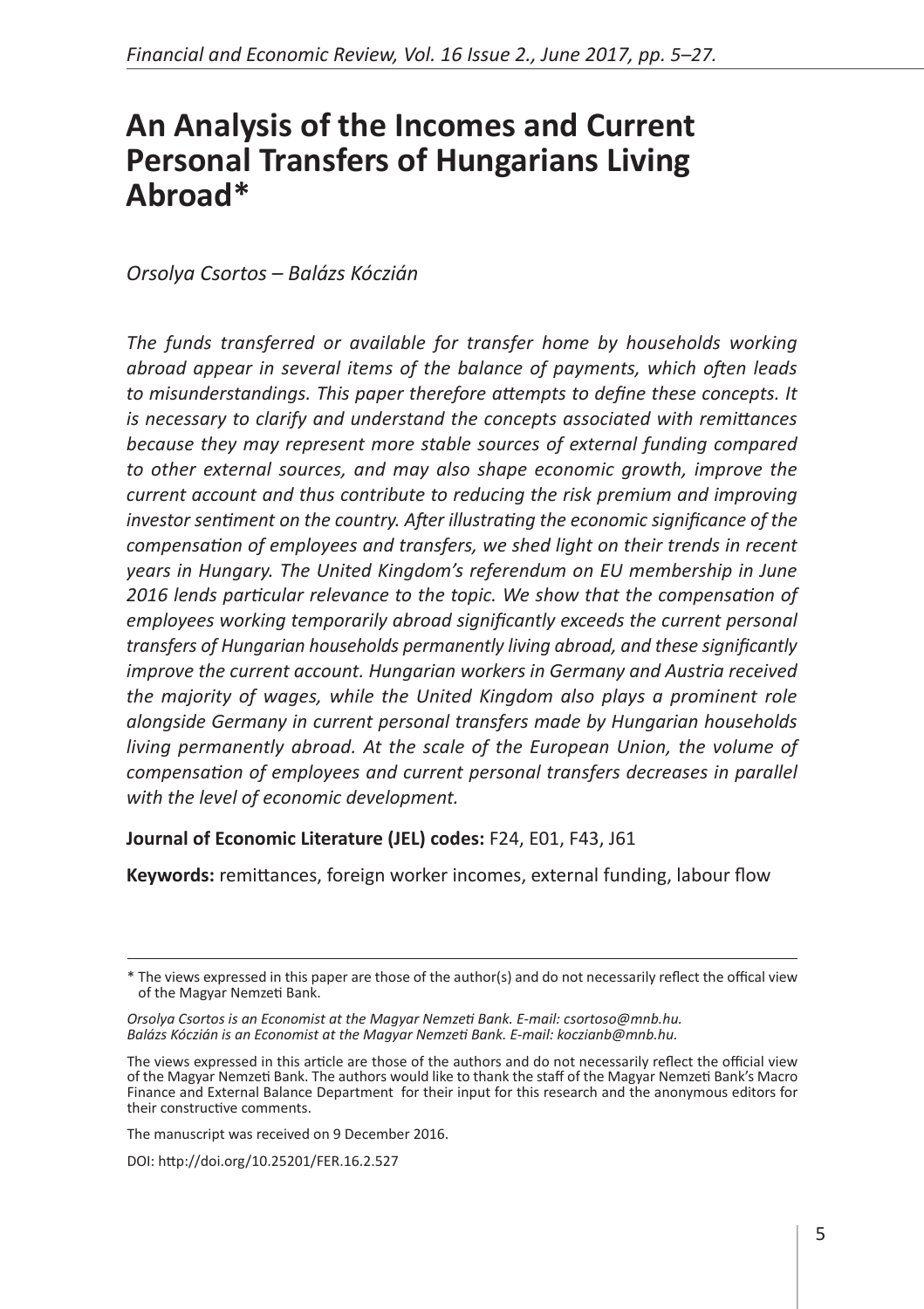# **1. Introduction**

After Hungary joined the European Union, the number of Hungarian citizens working abroad started rising as workers took advantage of the free movement of labour and differences in wage levels. As the number of Hungarians working abroad has increased, the value of compensation of employees and current personal transfers has also risen. Although papers on the significance of working abroad (*Bodnár – Szabó 2014*) and on the volume of worker remittances (*Kajdi 2015*) have already been published, trends in the foreign compensation of employees and current transfers in recent years have not been represented in a breakdown by country or analysed in depth. The outcome of the United Kingdom's referendum on European Union membership held in June 2016 is what primarily shed light on the significance of the matter from a Hungarian perspective.

In the second chapter of our paper, we define the concepts linked to remittances and present the available data and constraints on obtaining data. Chapter 3 provides an overview of the potential economic impacts of the compensation of employees and transfers based on the literature. Chapter 4 gives an in-depth analysis of trends in the compensation of employees and the current personal transfers of Hungarians working abroad. Chapter 5 places Hungarian trends in an international context, while Chapter 6 sums up the main findings of the study.

### **2. Defining the concepts related to remittances**

*The funds transferred or available for transfer home by workers living and working abroad appear in several items of the balance of payments, and thus the following chapter attempts to clarify these concepts.* However, before we give an overview of where the funds received from households working abroad appear in the balance of payments statistics, it should be noted that the balance of payments shows transactions between resident and non-resident households. In the balance of payments, residence is not primarily defined based on the economic agent's citizenship, but on where its "fundamental economic interests" are tied to (*MNB 2014*). In other words, a Hungarian citizen can be a resident in either Hungary or Germany. To put it simply, an economic agent is a resident in the country where he or she lives habitually, over the long term. Residing abroad for more than one year is generally regarded as long term, with a few exceptions such as exchange students and diplomats (*IMF 2009*). The following section presents a structured classification of the indicators that exist in relation to remittances, first presenting the two indicators that can be directly observed in the balance of payments.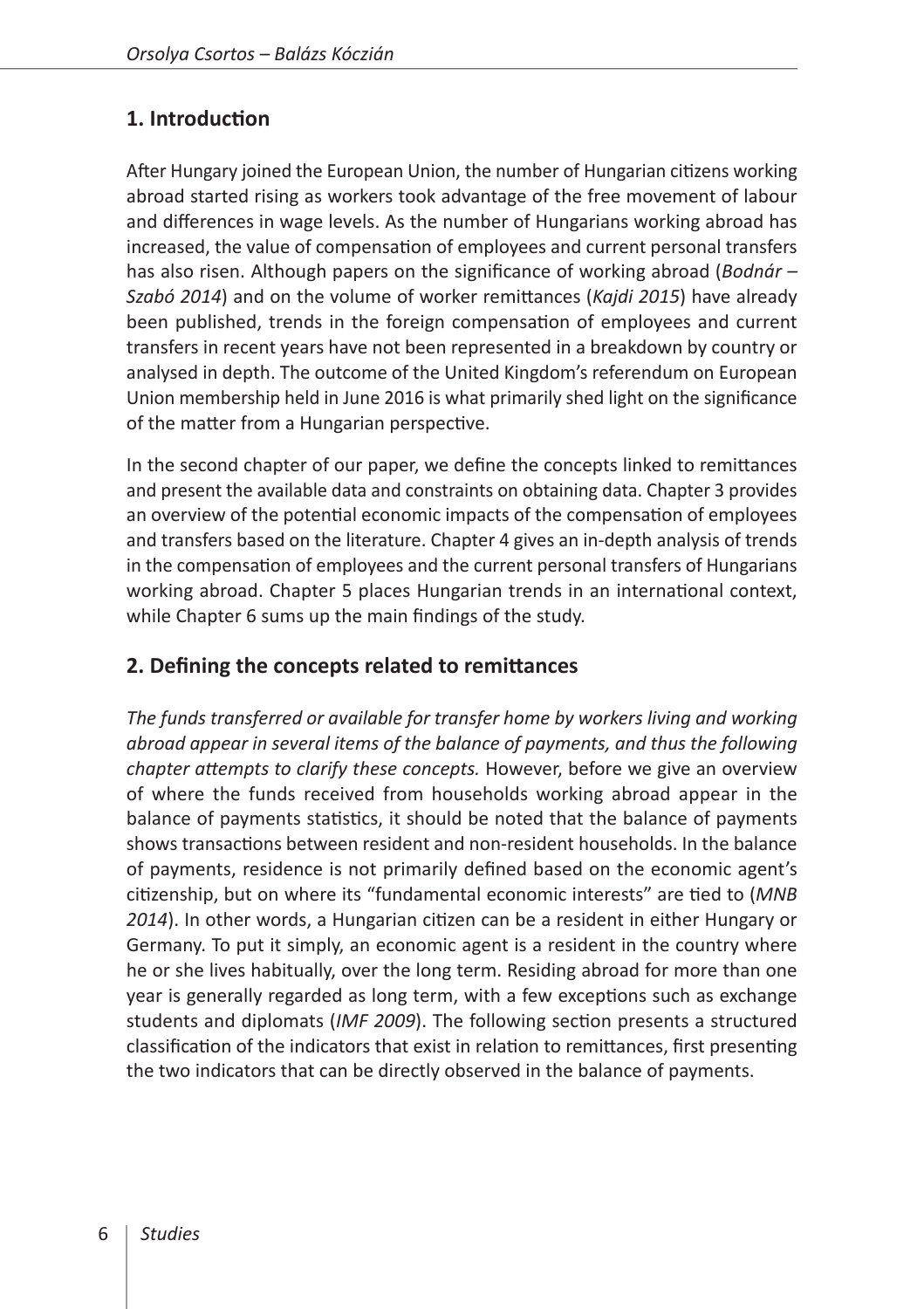## **(1) Compensation of employees temporarily working abroad**

*Compensation of employees is recognised among primary incomes in the balance of payments and shows the amount of gross labour income earned by workers temporarily living abroad (working abroad for less than one year).* As the balance of payments records transactions between resident and non-resident agents, which is the wage paid to the Hungarian worker by a foreign employer in case of short-term work abroad, the balance of payments shows the gross wage. As a result, this time series shows the amount of wages received from non-resident economic agents instead of the amount of money transferred home by resident agents. As workers then pay taxes on these wages in the country in question<sup>1</sup> and spend a portion of their income on the cost of living, which is difficult to quantify, presumably only a portion of employees' income is actually transferred home. For this reason, it would be misleading to call this indicator a remittance, as only a portion of it can be transferred home.

### **(2) Current personal transfers of households permanently living abroad**

*The secondary incomes of the current account show the amount of money transferred home to domestic households by households living permanently abroad.* When a household moves abroad for the long term (for more than one year) and its economic interest shifts to the new country, it becomes a non-resident agent and from this point on, the transaction of receiving wages from its non-resident employer is no longer included in the original home country's balance of payments data (as the transaction takes place between two non-resident agents). At the same time, as a household living abroad is now a non-resident agent, transfers by this household to a household in Hungary give rise to a transaction between a resident and a non-resident agent, which is thus recognised among the secondary incomes in the balance of payments (called current transfers in the earlier balance of payments methodology). This item of the balance of payments also contains other items that are addressed in-depth later in this study.

*It is therefore apparent that several items of the current account contain elements that workers living abroad could transfer home; however, in our view, neither one of these nor their sum should be referred to as remittances.* In order to understand and analyse the amount of money that domestic households working abroad may be transferring home, new concepts should be defined. Using precise terminology is rendered difficult by the diverging use of terminology in international statistics and the fact that the international literature often fails to clarify the above concepts. Amongst others, the World Bank refers to the sum of concepts (1) and (2) as personal remittances. By contrast, the terminology used by Eurostat offers a more accurate description of the concept used by the institution for its analyses

<sup>&</sup>lt;sup>1</sup> This is recognised among the secondary incomes of the current account.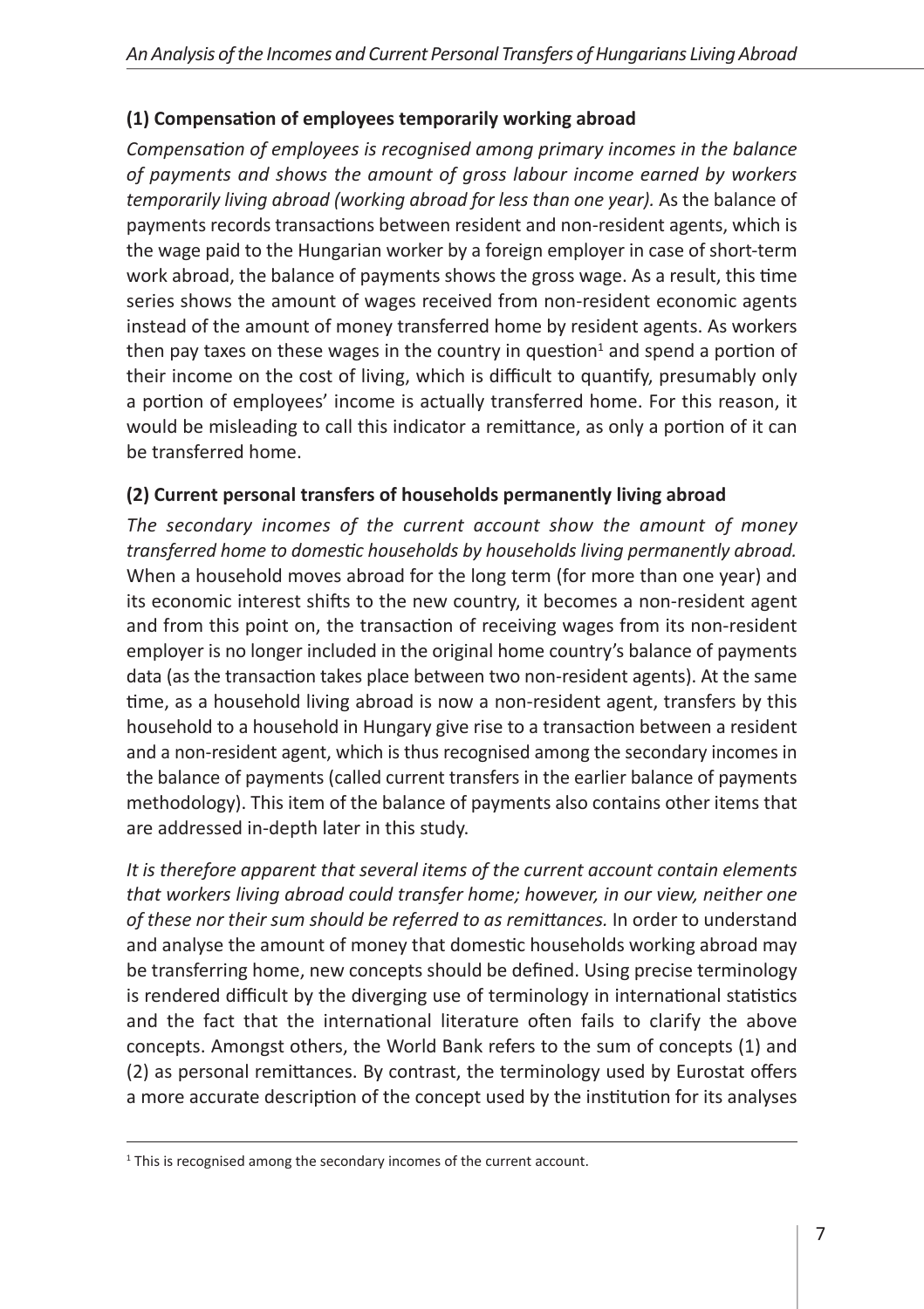("workers' remittances and compensation of employees"), which also refer to the sum of items (1) and (2). Besides these international organisations, numerous other domestic and international authors proceed similarly, so this concept also calls for definition. *Figure 1* illustrates the relations between concepts related to remittances.



#### **(3) Compensation of employees and workers' transfers**

According to our definition, similarly to Eurostat and the World Bank, this item contains the compensation of employees temporarily working abroad and transfers of workers permanently living abroad  $[(1)+(2)]$ . However, this item contains the tax burden on the compensation of employees and the portion of income used to cover the cost of living, in other words the sum of  $(1)+(2)$  is not transferred home in full. As a result, referring to the sum of items (1) and (2) as remittances would be inaccurate in spite of the fact that this is the terminology often used by the literature and the press.

#### **(4) Compensation of employees available for transfer home**

This concept refers to the value of compensation of employees (1) less taxes, social contributions, costs of living and consumption expenditures. However, quantifying these items is problematic<sup>2</sup> for several reasons that go beyond the scope of this paper.

<sup>&</sup>lt;sup>2</sup> Taxes and social contributions are recognised among the secondary incomes of the current account. Although data on the consumption expenditures abroad of domestic residents is available as it is considered a domestic service import, there is uncertainty within this category on the portion represented by consumption of shortterm migrant workers and by domestic tourists traveling abroad.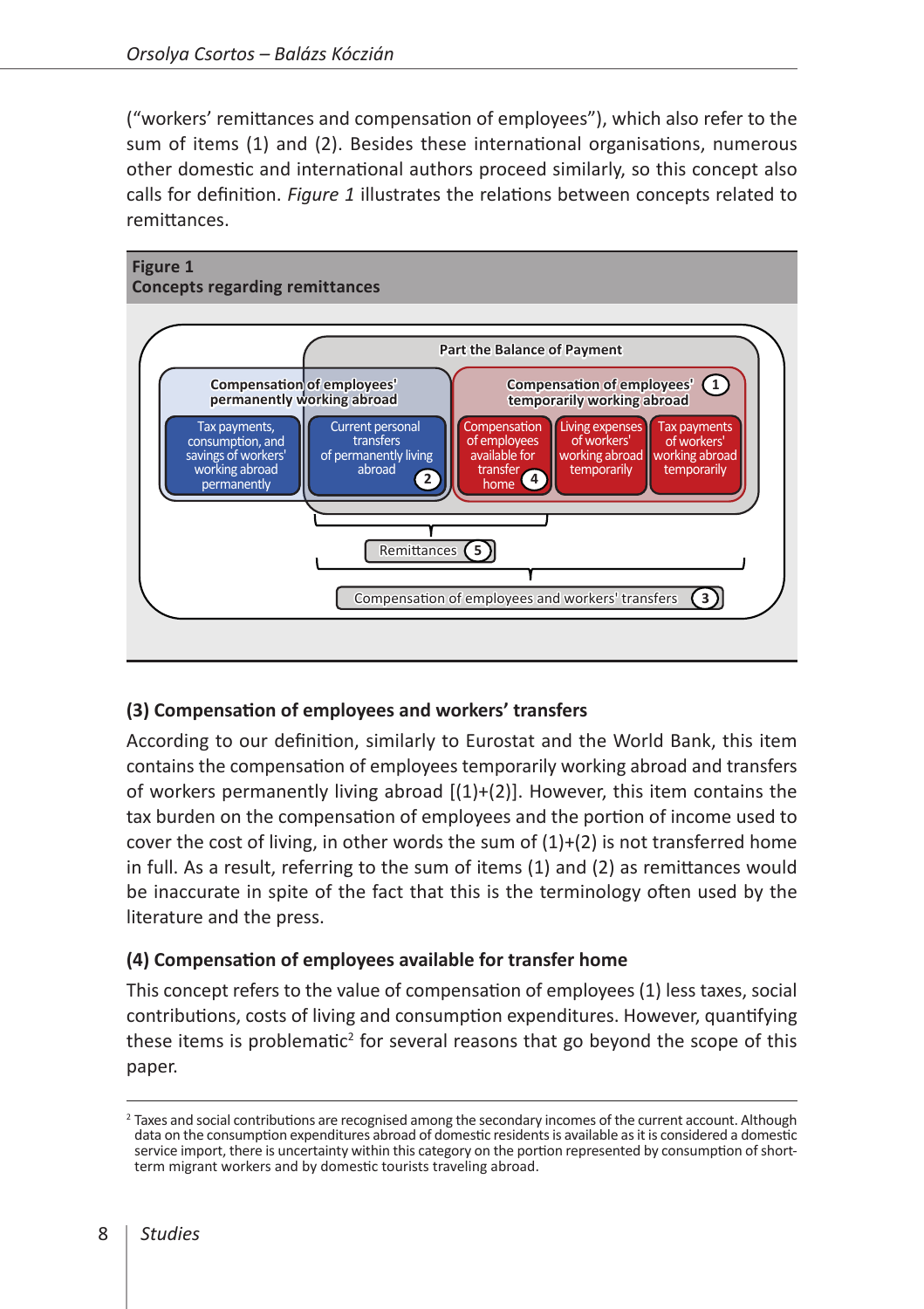#### **(5) Sum of current private transfers (2) and compensation of employees available for transfer home (4)**

In our opinion, this concept sums up all of the items that workers temporarily and permanently living abroad could transfer home, and thus for the sake of simplicity, we will refer to this concept in the rest of this paper as "remittances". According to our definition, remittances include transfers by households working abroad for the long term (working abroad for more than one year) and the portion of the compensation of employees working temporarily abroad (working abroad for less than one year) less taxes, which has not been spent on consumption. However, as highlighted in the previous section, because there is no accurate data on the latter item, the precise volume of remittances is difficult to quantify, which is particularly problematic because most analyses attempt to investigate the impacts of the contents of these remittances.

# **3. Economic impacts of compensation of employees and transfers based on the literature**

*This chapter presents the economic impacts of the compensation of employees and current transfers from several aspects.* Here again, we would stress that most of the literature uses the term "remittances", possibly stemming from the fact that they attempt to analyse the impacts of remittances [(5)], which we have also described, that make the most sense economically. By contrast, as highlighted earlier, the term "remittances" most often refers to the sum of items (1) and (2), i.e. compensation of employees and current personal transfers [(3)]. For the sake of consistent terminology, we have no choice other than to use the cumbersome but accurate expression "compensation of employees and transfers" as the majority of the literature bases its analyses on World Bank data, which is consistent with this expression [(3)]. Although the concepts of remittances and compensation of employees and transfers are often used inaccurately in various analyses, their qualitative economic impacts (on income distribution, welfare, growth and the balance of payments) and broad trends are largely identical. The only significant differences can be found in the degree of impact on individual variables, as remittances form a subset of compensation of employees and current personal transfers.

*According to the World Bank data, compensation of employees and current personal transfers as a percentage of GDP is typically the highest in the Asian and African countries, while Hungary's figure is considered moderate (but significant by regional standards)* (*Figure 2*). According to the World Bank's data, compensation of employees and current personal transfers exceed 20–30 per cent of GDP in many Asian and African countries, so much of the literature tends to focus on developing, lower-income countries when analysing these transactions. Compensation of employees and current personal transfers as a percentage of GDP in Central and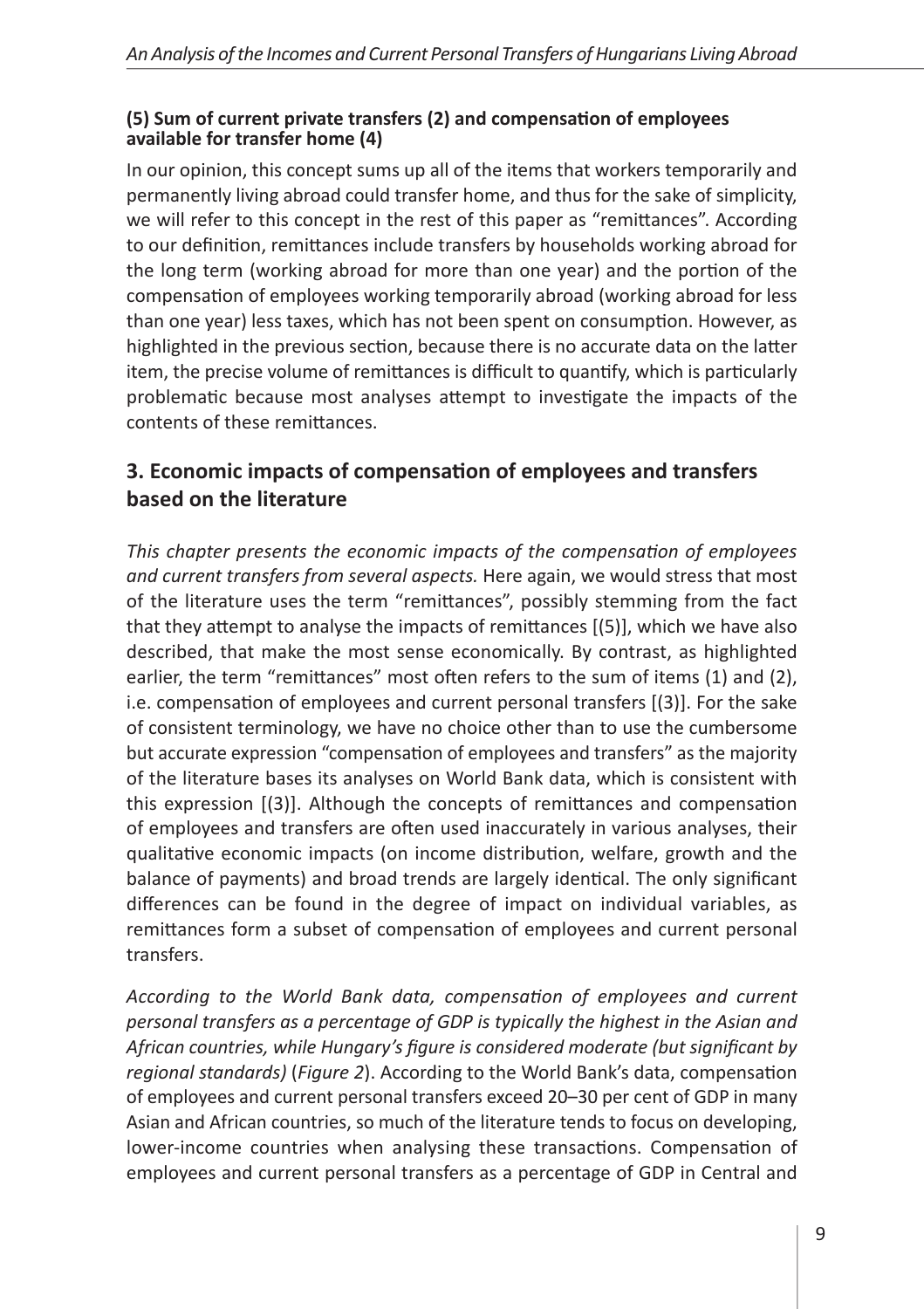South-eastern Europe and the Baltic States amount to less than 10 per cent; compared to this, Hungary's figure of 3.3 per cent is moderate, but slightly exceeds the regional average for Central and Eastern Europe. *With this in mind, this paper focuses mainly on the impacts of compensation of employees and current personal transfers in the economies of the region and less so on the impacts of migration and the trends exhibited in the poorest countries.*



*The impacts of compensation of employees and current personal transfers are typically classified in three groups by the literature* (*OECD 2006*). The first topic is the impact of compensation of employees and current personal transfers on income distribution, poverty alleviation and individual welfare, the second topic is the impact on growth, employment and productivity, and the third topic is the impact on the balance of payments. That said, other classifications for analysing the impacts are also possible, such as the one used in a European Parliament analysis (*European Parliament 2014*) which distinguishes micro-level and macro-level impacts. As this paper relies on aggregate data, we essentially adhere to the OECD classification.

<sup>3</sup> <http://www.worldbank.org/en/topic/migrationremittancesdiasporaissues/brief/migration-remittances-data>.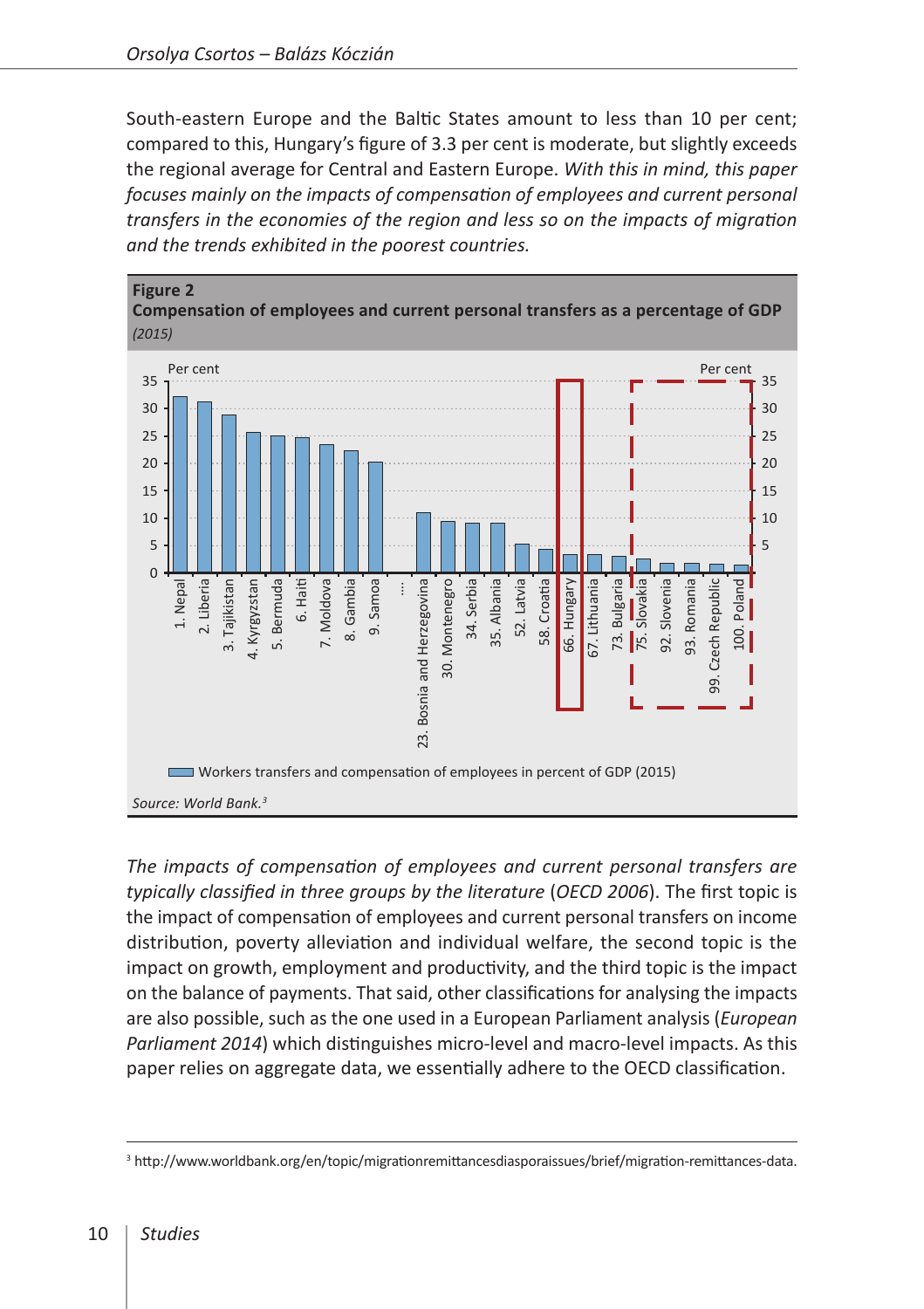#### **3.1. Impacts on income distribution and welfare**

*The impact of compensation of employees and current personal transfers on income distribution is unclear based on empirical studies, while it may alleviate the risks associated with poverty.* They may either decrease (*Ahlburg 1996; Taylor 1999*) or increase the Gini coefficient that measures social inequality (*Adams 1991*). The impact on income distribution may be influenced by the stage of the migration wave that a country is currently experiencing. During the initial phase of migration, typically wealthier families may seek work abroad, which may increase inequalities (*World Bank 2011; Stark et al. 1988*). In later stages of migration, poorer groups may also seek work abroad to a greater extent, and thus their compensation and current personal transfers may also alleviate social inequalities in the longer run (*Stark – Taylor – Yitzhaki 1988*). Many empirical studies reveal a rise in consumption expenditures among households that are recipients of incoming transfers, which face lower chances of sinking into poverty compared to those which receive no funding from abroad (*Ratha 2013*). In addition, compensation of employees and current personal transfers shield households from external shocks and act as a form of social insurance in countries plagued by frequent political or economic turmoil (*Kapur 2004*).

*Compensation of employees and current personal transfers may boost economic and household welfare by generating higher income available for education spending.* Some studies point out that migration and compensation of employees and *current personal* transfers have a positive impact on the host country's human capital (*de Haas 2007*). It is also possible that the funds received following emigration do not compensate for the loss generated by the brain drain of highly skilled labour, but this exceeds the scope of our paper's objectives. The *IMF* (*2016*) study shows that in CESEE<sup>4</sup> countries, the qualification and education of emigrants is significantly higher than the national average.

*Several studies show that compensation of employees and current personal transfers may play a pronounced social role beyond their financial and economic significance.* While the bulk of analyses focused on the monetary and financial impacts of inflowing funds, their non-financial and in-kind forms are just as significant. *Levitt's* (*1998*) paper shed light on the significance of the cultural and social impacts of migration. The "transfer" of non-financial and in-kind benefits may have a significant impact on social development through numerous areas such as education, healthcare, gender equality or the brain gain.

<sup>4</sup> Albania, Belarus, Bosnia and Herzegovina, Bulgaria, Croatia, Czech Republic, Estonia, Hungary, Kosovo, Latvia, Lithuania, Macedonia, Moldova, Montenegro, Poland, Romania, Russia, Serbia, Slovak Republic, Slovenia, Turkey, and Ukraine.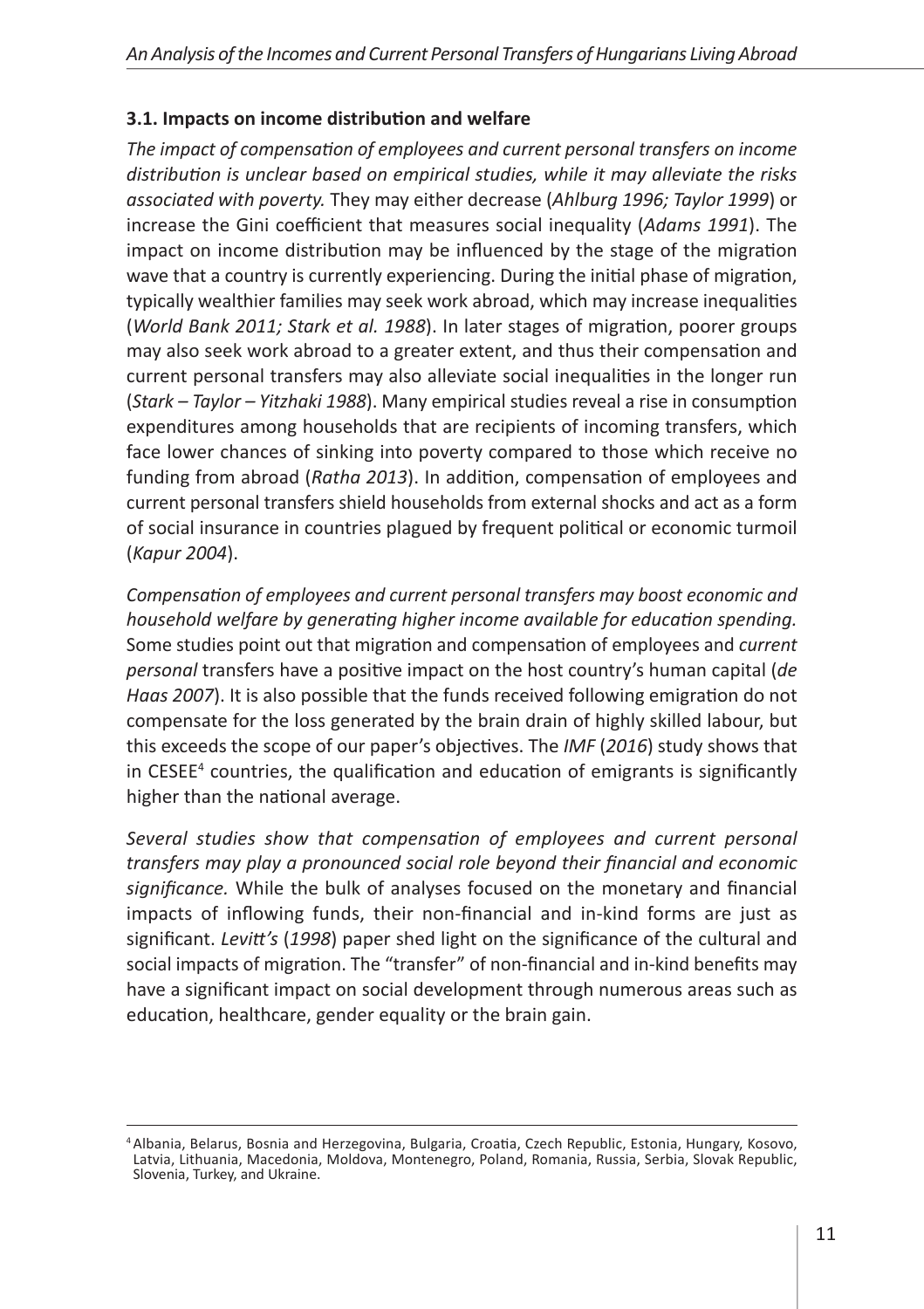#### **3.2. Growth impacts**

*Compensation of employees and current personal transfers may stimulate economic growth through various channels.* Numerous studies have shown that the continuous influx of compensation of employees and *current personal* transfers *mitigates the volatility of output* (*IMF 2005; World Bank 2006; Chami et al. 2008*), while several empirical analyses have shown that they have a positive impact on the host country's *economic growth* (*Solimano 2003, World Bank 2006*). That said, several authors stressed that the impact on growth depends on numerous factors (such as its absorption). Compensation of employees and transfers stimulate *consumption and investment* and may thereby mitigate the degree of recession and foster a pickup in the host country's economic growth. In addition, absorption by consumption or investment also has secondary or *multiplier effects.* Such multiplier effects include expanding retail sales, which boosts demand and ultimately, output and employment as well (*Lowell – de la Garza 2000; Ratha 2003*). Indirect impacts may also be generated by the fact that incoming compensation of employees and *current personal* transfers *free up funds* that can thus be used for *investment,*  which has a positive impact on *employment* and growth. *Léon-Ledesma – Piracha (2001)* estimate that in 11 Central and Eastern European countries, compensation of employees and *current personal* transfers significantly increase the economy's funds available for investments.

*That said, compensation of employees and current personal transfers may also have adverse impacts on growth.* The impacts on employment, inflation and imports depend on the flexibility with which the supply side of the economy is able to react to higher demand in the wake of the compensation of employees and *current personal* transfers received. For instance, if supply is unable to adequately adjust to increased demand, it may result in *inflationary effects* (*Adams 1991; Barajas et al. 2011; El-Sakka 1999*). There is a high likelihood that the funding received is spent by the recipient households on consumption goods (generally imported goods), instead being used for domestic investments or savings. In line with this, several authors (*Alper – Neyapti 2006; de Haas 2007*) found that compensation of employees and *current personal* transfers may only foster investments and economic growth over the longer run. Meanwhile, the receipt of compensation of employees and *current personal* transfers and constant reliance on such may decrease labour market participation and the number of hours worked (*Buch et al. 2002; Chami et al. 2003*). Rising inactivity may also increase the wage level and the inflow of funds may lead to appreciation of the real exchange rate (*Chami et al. 2008; Bourdet – Falck, 2006; Barajas et al. 2011*). The *IMF* (*2016*) demonstrates that the influx of compensation of employees and *current personal* transfers significantly *increases labour market inactivity* by increasing reservation wages. In extreme cases, reliance on incoming funds may be a unique source of contagion: if the country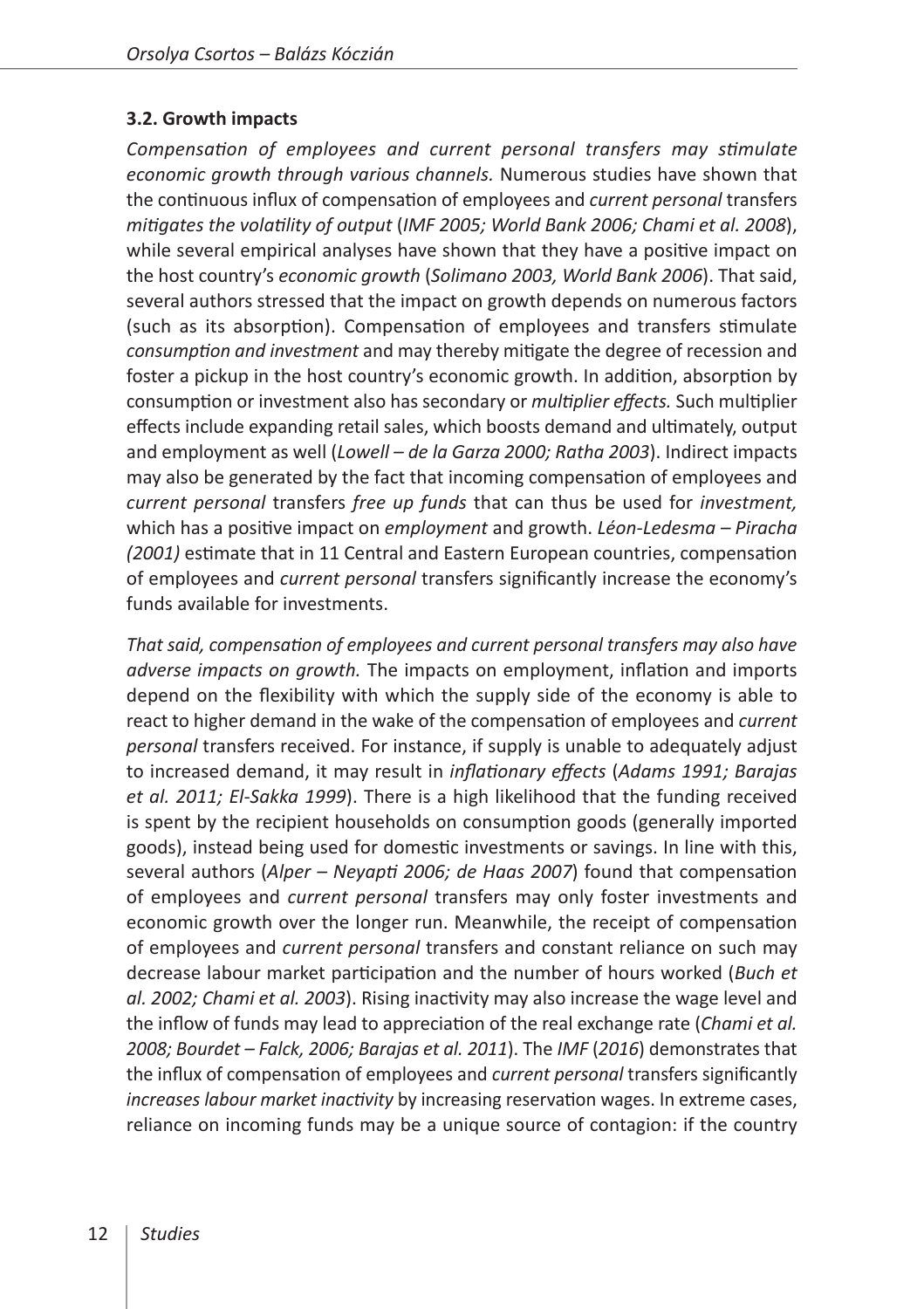sending the funds is affected by a crisis, the recipient countries will also feel an adverse effect (*Alvarez–Tinajera 2010*).

*Compensation of employees and current personal transfers may have a positive impact on economic prospects through financial deepening.* According to the *IMF's* (*2016*) calculations, in countries where reliance on compensation of employees and transfers is high (remittances exceed 10 per cent as a percentage of GDP), they may foster deepening of the financial system, which is generally measured through private sector credit and deposits as a percentage of GDP. The funds received may increase private sector *bank deposits and thus the stock of extended credit,* which may ultimately stimulate investments (*Aggarwal et al. 2006; Giuliano and Ruiz-Arranz 2005, 2009; Gupta et al. 2009; Ratha 2013*). Compensation of employees and *current personal* transfers received may enable the *accumulation* of financial and non-financial assets, which in turn improves access to financial services and investment opportunities (*Orozco et al. 2005; IMF 2005*). *Yasseen*  (*2012*) demonstrates a positive correlation between compensation of employees and *current personal* transfers and the *level of financial system development* in emerging countries. That said, these positive impacts may wane as migration becomes permanent or increases.

*In light of these findings, the link between compensation of employees and current personal transfers and economic growth is not clear, and the potential positive impacts are not a silver bullet in and of themselves and cannot replace adequate economic policy for any country* (*Stratan et al. 2013*). The right economic policy and development strategies are best able to ensure that the compensation of employees and transfers received by developing countries exert a positive impact on growth. In addition, the adverse effects of emigration and reliance on compensation of employees and *current personal* transfers can be mitigated with economic policy measures that create an economic and institutional environment that does not promote additional emigration or supports the return of emigrants, that fosters greater labour market activity of those who remain in the country and supports the allocation of the funds received to investments rather than consumption (*IMF 2016*).

### **3.3. Impact on the balance of payments**

*Compensation of employees and current personal transfers have a positive impact on and foster the achievement of a sustainable current account over the long run.* The fact that compensation of employees and *current personal* transfers have turned out to be a more stable source of funding and are less cyclical compared to other external funding (such as international aid, FDI or credit, see below for more details), has numerous positive consequences for the balance of payments and its sustainability (*IMF 2005; Ratha et al. 2009*). The advantage of compensation of employees and *current personal* transfers is that their utilisation is not tied to the use of high import-content investment projects, they do not have to be repaid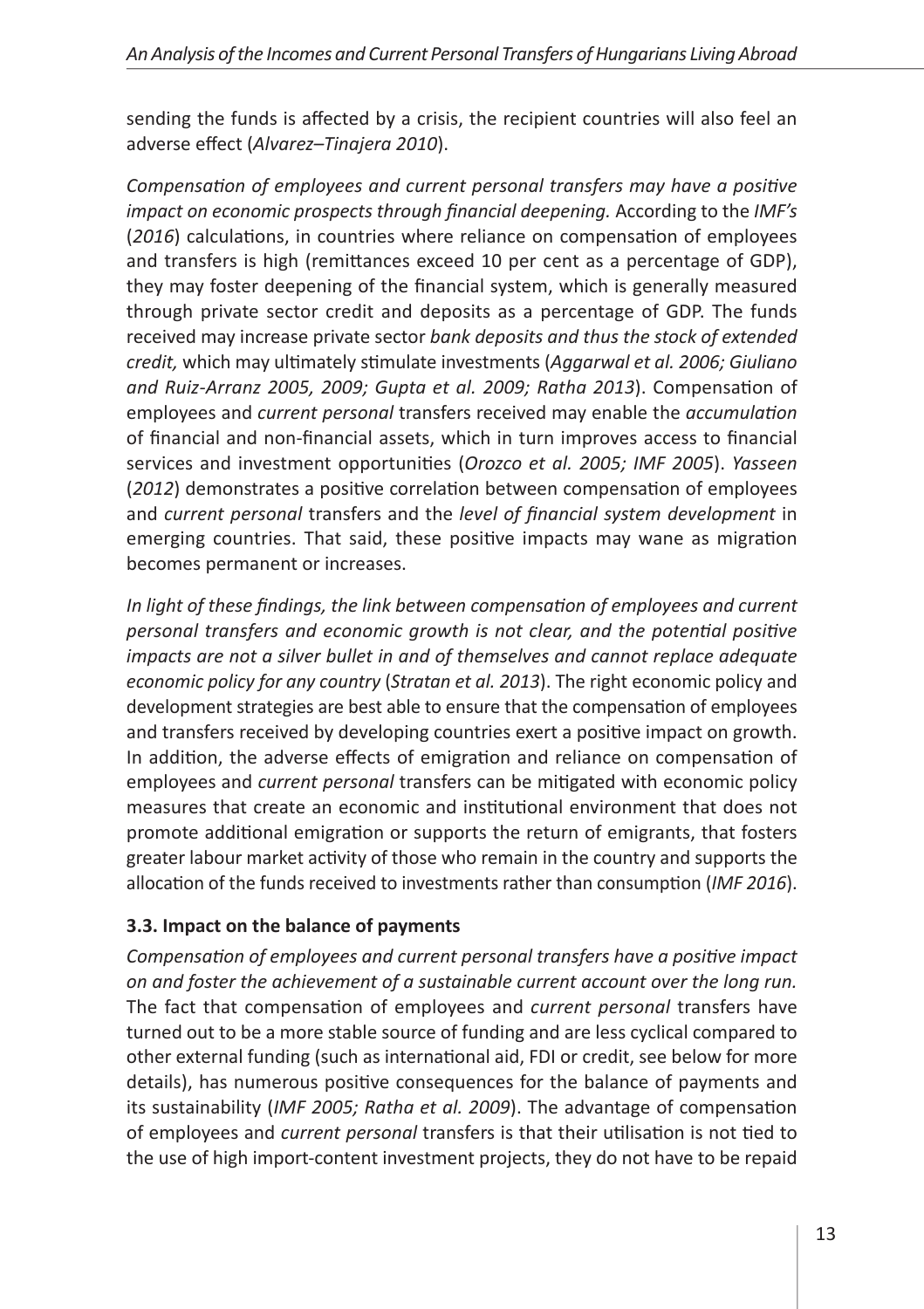and are not subject to any interest. Most research also emphasises that higher demand for imports is the result of economic development, structural changes in consumption and capital goods production or changes in international labour distribution (*Glytsos 1993; Straubhaar 1988*).

*The stability of compensation of employees and current personal transfers contributes to the economic stability of the recipient country.* Maintaining the current account at a level that does not jeopardise the sustainability of external debt is essential for open economies (Holmes 2006). Buch and Kuckulenz (2010)<sup>5</sup> showed that by positively impacting the current account, compensation of employees and *current personal* transfers decrease a country's risk premium and improve investor sentiment by reducing external debt; ultimately, these factors result in better financing conditions which fosters investment and economic growth. *Hassan and Holmes (2015*) showed that compensation of employees and *current personal*  transfers result in less persistent shocks affecting the current account and quicker ensuing adjustment. Furthermore, *Bugamelli and Paternò* (*2009*) demonstrated that compensation of employees and current personal transfers decrease the likelihood of current account crises and thus the likelihood of financial crises. By contrast, certain studies point out that the funds received may push property prices up in the recipient country, which may lead to the misallocation of funds and pose a risk for financial stability (*Stepanyan – Poghosyan – Bibolov 2010*).

### **4. Trends in the compensation of employees and current personal transfers in Hungary**

As we have demonstrated so far, compensation of employees and current personal transfers may have various macroeconomic impacts, and thus an indepth investigation of their trends in Hungary is warranted. As shown in Chapter 2, referring to the sum of the two items as remittances would be misleading, as households working temporarily abroad can actually only transfer a portion of their gross wages back to Hungary, as the remainder is used to pay taxes and cover the cost of living.<sup>6</sup> This chapter and paper do not attempt to give an estimate of the value of remittances by Hungarian working abroad, but instead strive to provide an overview of data included in the balance of payments, i.e. of the trends in Hungarian households working abroad temporarily [(1) in our list above] and transfers by Hungarian households working abroad over the longer term (2). The following chapter presents these items in-depth.

<sup>5</sup> Similarly, several empirical studies emphasise that remittances decrease the current account deficit (*Buch* 

<sup>&</sup>lt;sup>6</sup> It should also be mentioned that these two items are also included in balance of payments data, as tax payments are recognised among transfers (for instance, the value of income spent abroad on consumption in the value of import) while the saved portion of income is reflected in the increase of financial assets.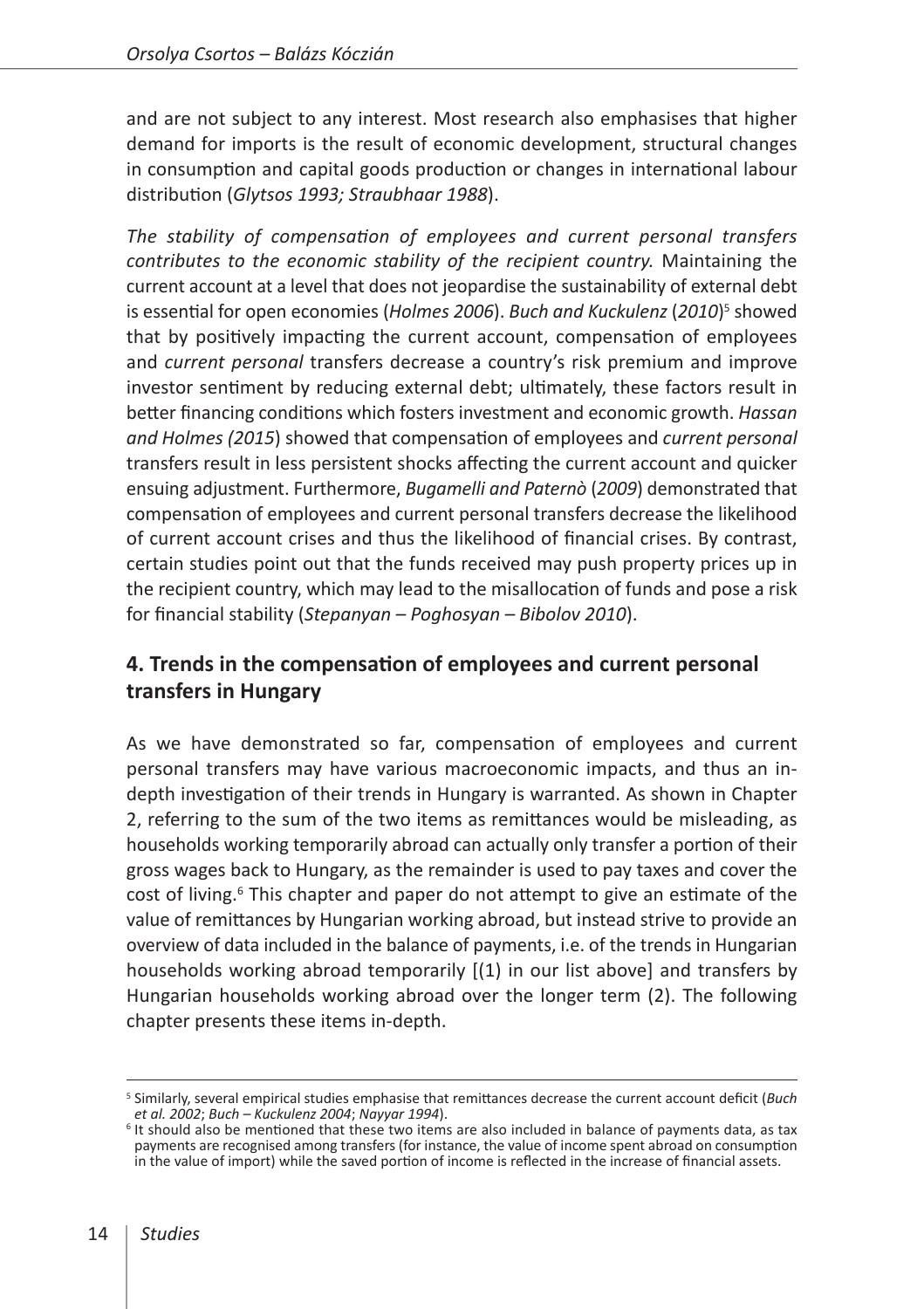#### **4.1. Where are compensation of employees and transfers reported among data?**

*Compensation of employees is included in the income balance* (*among primary incomes*) *and its balance has decreased the income balance deficit more and more in recent years.* Gross compensation of employees (including taxes) is included in the income balance. The balance of this item (that is, the difference between the revenues and expenses) has decreased the income balance deficit by nearly 3 per cent of GDP in recent quarters and has increased the current account surplus (*Figure 3*). Nevertheless, the income balance deficit amounted to 5–6 per cent of GDP, as the profit of corporations in non-resident ownership and interest paid on foreign loans significantly exceeded this item.



*Current transfers by households working permanently abroad are recognised among the secondary incomes of the current account.* Households working permanently abroad are classified as non-resident for the reasons described earlier. Unrequited transfers by non-residents to domestic agents are recognised among other current and capital transfers, a subset of secondary incomes. Similarly to the MNB's analyses, we refer to these as the transfer balance along with other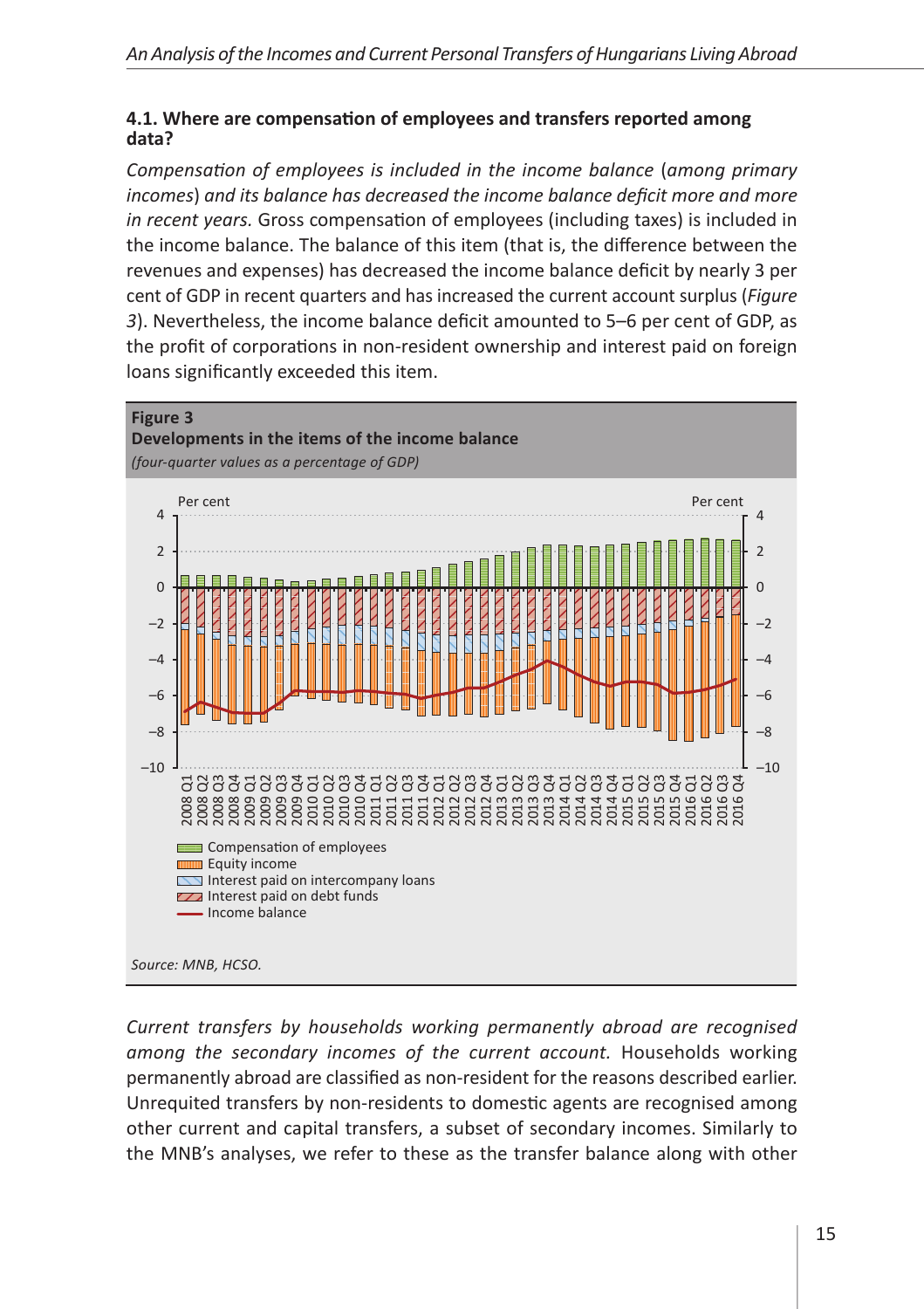primary incomes and the items of the capital account (*Figure 4*). That said, other current transfers also include other items such as taxes on wages paid to the host country of households working temporarily abroad. Therefore, the fact that the balance of other current transfers besides EU transfers broadly exhibits net payment means that taxes paid by households working temporarily abroad exceed current private transfers by households living permanently abroad. That said, current private transfers by households working permanently abroad can be studied based on other data reporting entities (such as Eurostat, which publishes data supplied to national statistical bodies). Based on this, their value in recent years was around 0.5 per cent of GDP, which fell far short of the wages of households working temporarily abroad. In terms of trends in the transfer balance surplus, the absorption of EU transfers is a dominant factor.



It is worth noting that while so far we have relied on data from the balance of payments, the following part of our paper presents the data on compensation of employees and current private transfers published by Eurostat (among balance of payments data), in the context of which we provide an overview of transfers of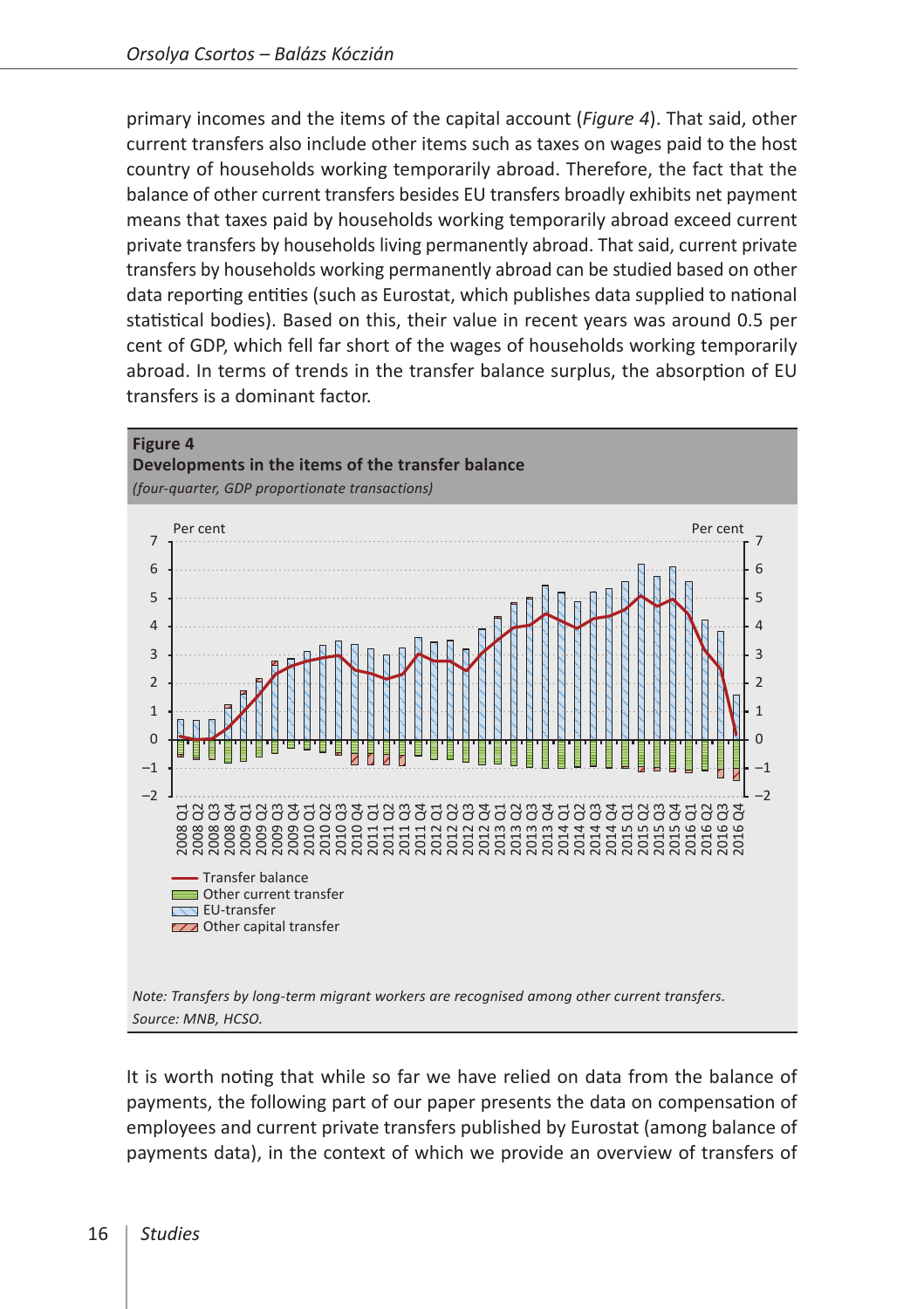households working permanently abroad alongside compensation of employees, which partly contain actual remittances. Eurostat allows for an in-depth analysis of data on the compensation of employees and transfers in a breakdown by country.

# **4.2. Compensation of employees by households working temporarily abroad**

*Compensation of employees decreased following the crisis, in part due to rising unemployment, but has increased gradually as growth stabilised and the last restrictions on work within the European Union were lifted.* Compensation from temporary work abroad amounted to around EUR 1.2–1.5 billion prior to the crisis, before dipping significantly in 2009. The fact that the crisis affected neighbouring countries and that rising unemployment presumably affected migrant workers to a greater extent (which confirms the hypothesis presented in the chapter on theory whereby remittances may also be a channel of contagion) may have played a pivotal role in this. At the same time, the influx of external funds in Hungary (meaning the influx of debt liabilities and net FDI) contracted to a far greater degree after the crisis because – as mentioned in the chapter on theory – foreign wages decreased to a smaller extent, in other words they were a source of more stable funding for economic agents. Compensation of employees subsequently started climbing gradually and amounted to nearly EUR 3 billion by 2013; however, as explained earlier, only a portion of these wages is actually available for remittance. The increase began in earnest after 2010 and was felt in Germany to the greatest degree, as shown by the data broken down by country. The fact that Germany's last restrictions affecting Hungarian workers were lifted in early 2011 also played a significant role in this. Factoring in the wages of households working temporarily working in Hungary, compensation of employees contributed EUR 2.5-3 billion to the current account between 2013 and 2016, which also contains taxes and the cost of living.

*Germany and Austria are the main destinations for Hungarian workers seeking temporary work abroad* (*Figure 5*)*.* Temporary work abroad typically includes seasonal and border worker. Taking this, plus the differences in wage levels among countries into account, it comes as no surprise that the vast majority of foreign wages come from temporary work abroad in Austria followed by Germany, which is located farther from Hungary but is still at an accessible distance and is easily accessible. This coincides with the data derived from the labour force survey published in the Statisztikai Szemle (*Lakatos 2015*). Approximately three quarters of the nearly EUR 3.5 billion in total compensation of employees came from these two countries in 2016. It is also worth noting that the wages of short-term (non-resident) workers in Hungary amounted to nearly EUR 500 million. Workers temporary living in Hungary generally came from neighbouring countries, mainly from Romania and Slovakia. This is presumably due to workers living in these countries whose native language is Hungarian.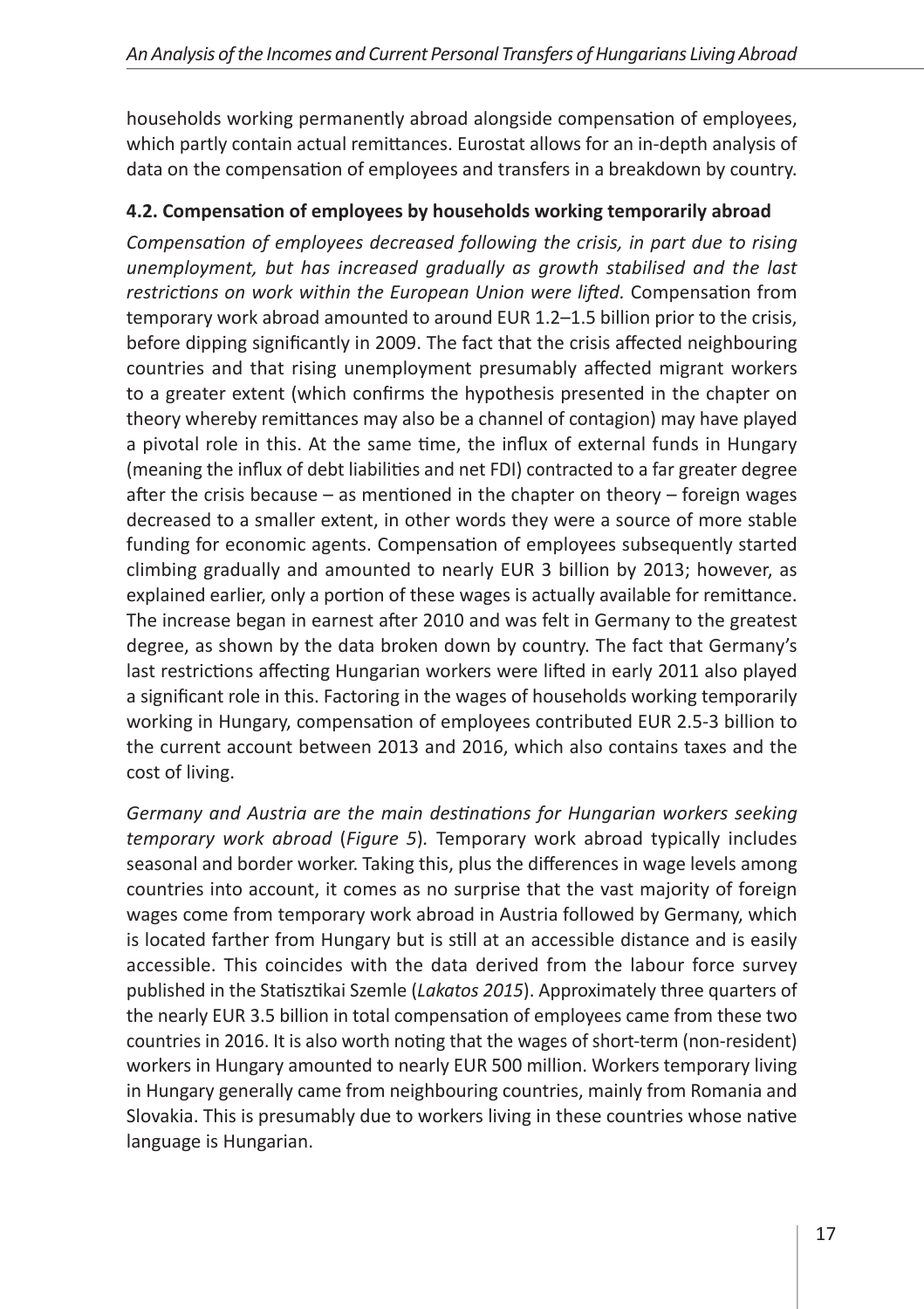

#### **4.3. Current personal transfers by households working permanently abroad**

*Current personal transfers made while working permanently abroad only rose significantly after the crisis, presumably due to the fact that Hungarian workers may have emigrated en masse in the wake of the recession that followed the crisis.* The value of current transfers rose significantly and stood at EUR 700 million by 2016, i.e. a far smaller amount than the compensation of employees; however, this amount was fully transferred home. In terms of permanently working abroad, current personal transfers before 2008 were insignificant, falling short of EUR 100 million. Current transfers by Hungarian households working permanently abroad increased significantly following the crisis, presumably in the wake of rising unemployment in Hungary. This may also stem from the fact that the last restrictions affecting Hungarian workers were lifted in 2011, and accordingly remittances from Germany started climbing after this turning point.

*From 2012 onwards, the bulk of current transfers by households working permanently abroad came from Germany, followed by the United Kingdom* (*Figure 6*)*.* Current personal transfers grew significantly in 2012 and 2013 mainly in the wake of rising transfers from Germany, as a result of which current personal transfers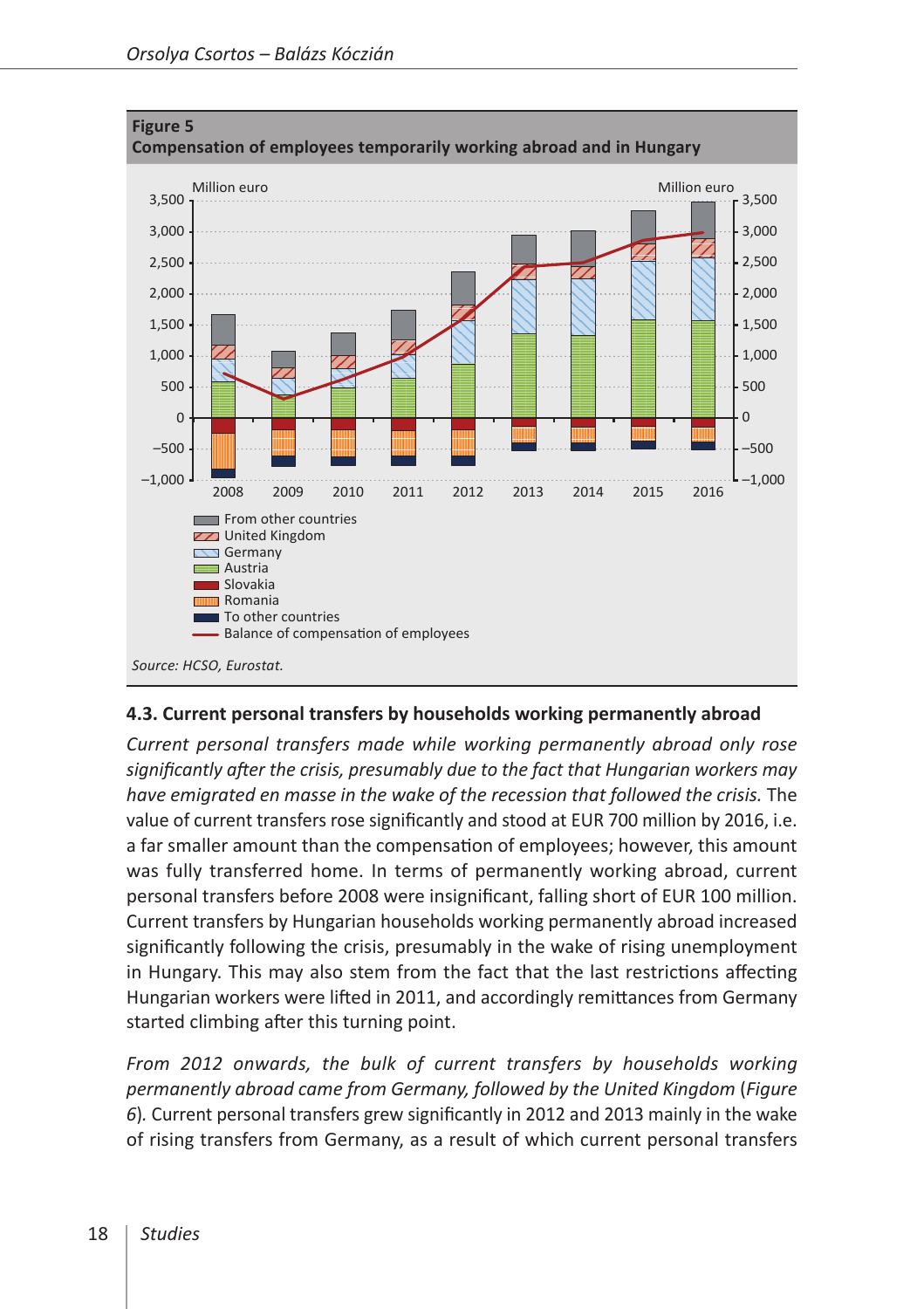exceeded the amount received from the United Kingdom, the highest up to that point, by 2013 and 2014. Current personal transfers from Germany amounted to around EUR 300 million by 2016 while current transfers from the United Kingdom, which ranked second, amounted to approximately EUR 200 million. An additional EUR 15–20 million is transferred from countries ranking below Germany and the UK (including Sweden, Ireland, Spain, Italy, the Netherlands, Slovakia and Belgium), and fewer transfers are made from other EU countries. In terms of transfers by workers permanently stationed in Hungary, transfers to Germany account for the bulk of their value, while transfers outside the European Union are also significant.



# **5. Remittances in an international comparison**

*The investigation of compensation of employees and current transfers is not a new topic, but more studies have focused on this matter in the recent past.* This stems partly from the increasing compensation of employees and current transfers by workers living abroad, which mostly characterises developing countries. According to the World Bank, compensation of employees and transfers to developing (low and middle income) countries amounted to over USD 420 billion in 2015 and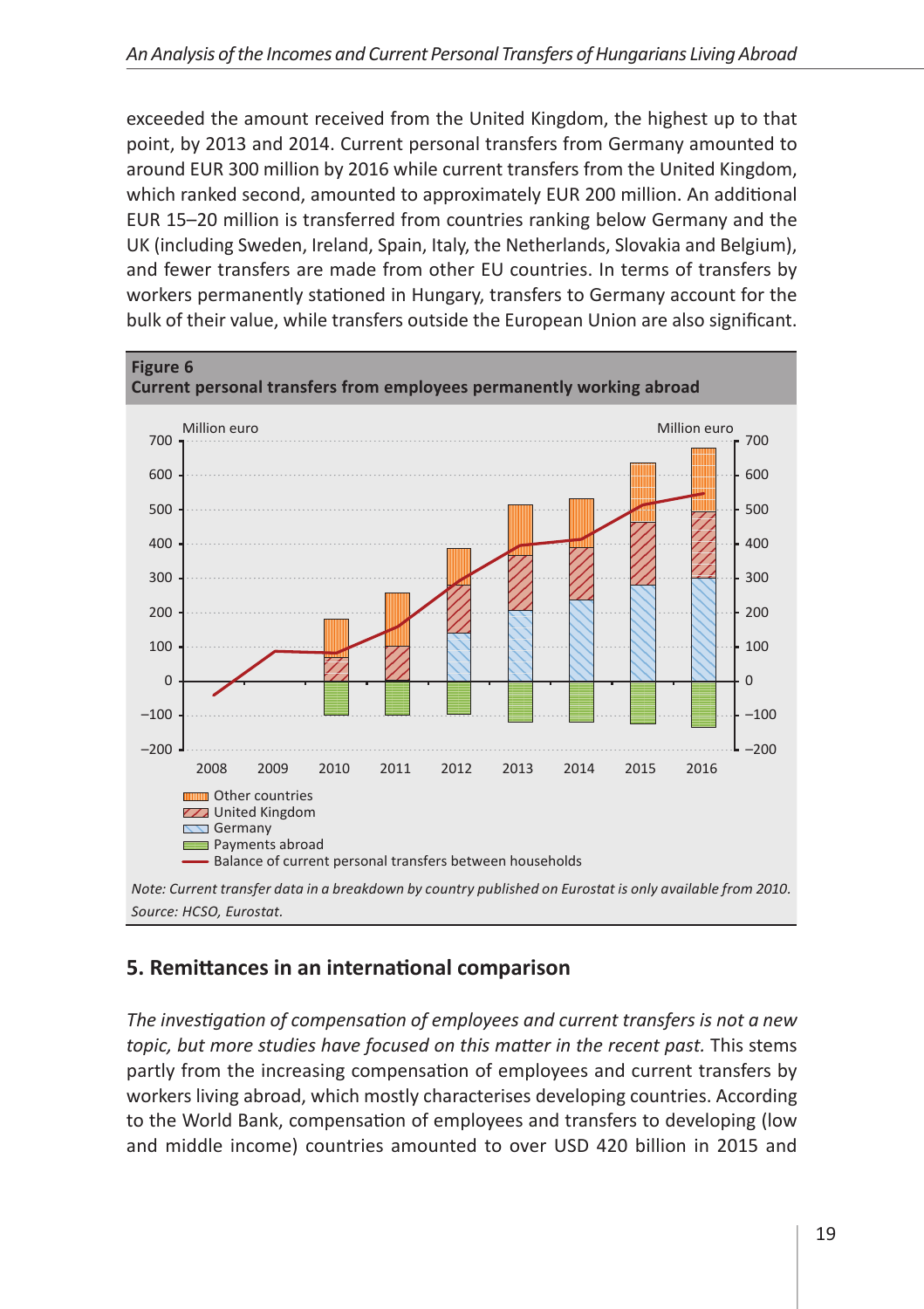can therefore be regarded as a significant source of external funding alongside FDI (*Figure 7*). In line with this, compensation of employees and transfers may amount to triple the amount of official development funds in certain countries, and may thus exert a market impact on social welfare and economic development. In addition, remittances are a more stable source of funding compared to FDI and portfolio investments, as confirmed by the 2009 trends in the data. While the influx of FDI contracted by nearly one third over a one-year period, remittances only fell by 5 per cent. In terms of the volume of compensation of employees and transfers, the World Bank's data revealed that over 20 per cent originate from the United States (mainly to Mexico, China and India) followed by Saudi Arabia, the United Arab Emirates and the United Kingdom. India, China and the Philippines should be highlighted among the recipients of the largest amounts: these countries absorb nearly 30 per cent of global compensation of employees and transfers.



*Within the European Union, Hungarian workers abroad boast the highest wages as a percentage of GDP, while their current transfers are not salient (Figure 8).* If we compare the countries of the European Union, the compensation of employees working temporarily abroad from Hungary exceed the wages observed in other European Union countries. In this regard, we should keep in mind that as mentioned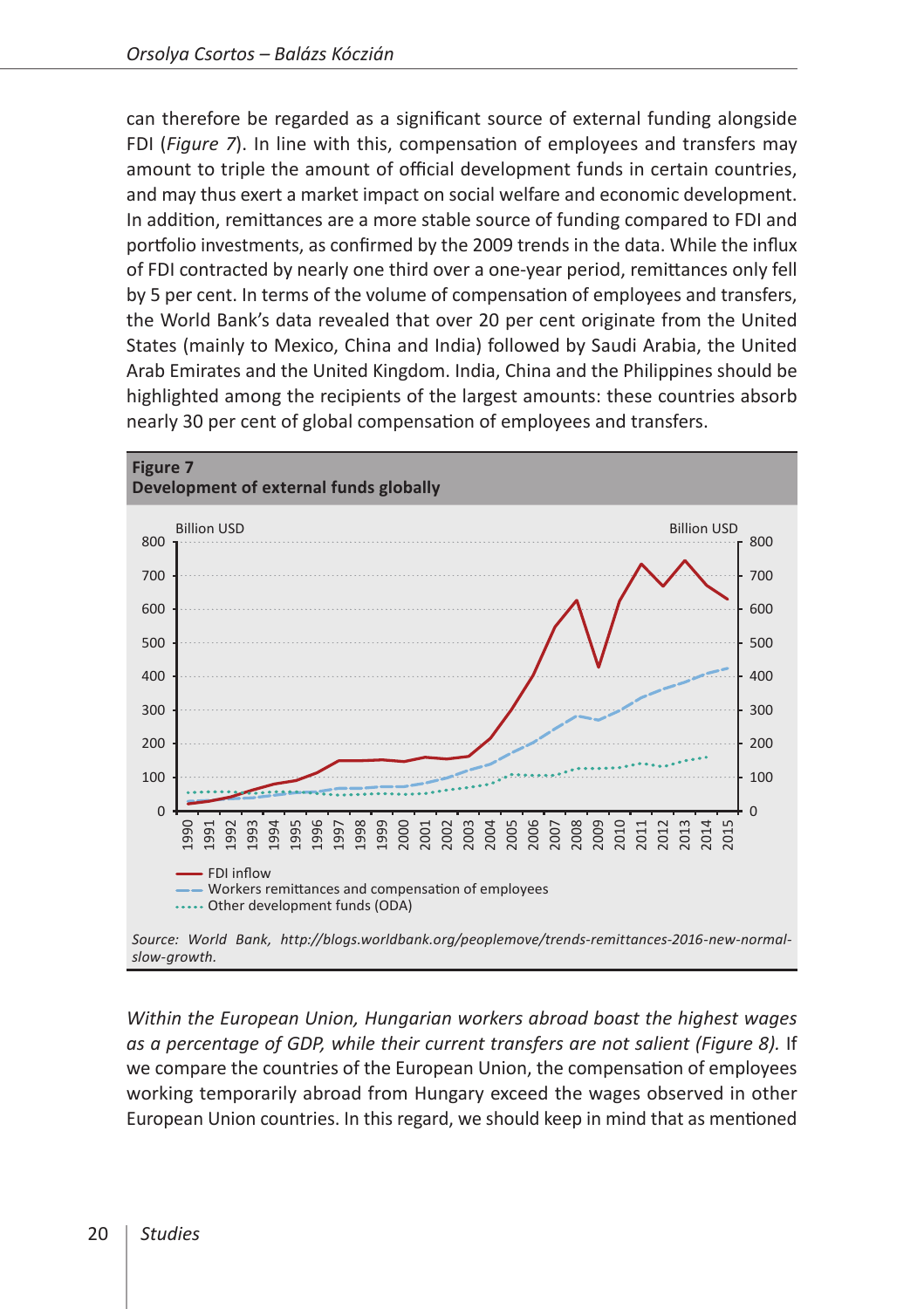earlier, a portion of this is used to pay taxes and cover the cost of living, and thus the balance of payments surplus is not increased by the total income earned (the precise amount of which is not known). The 0.6 per cent of GDP represented by transfers by households working permanently abroad is not extraordinary in a European comparison. The amount of current transfers is in line with the regional average, which in some instances even exceeds Hungary's figure. It should also be noted that the geographic position of countries may also play a role in shaping revenues from work abroad. As seen earlier, Austria and Germany are the two key countries for Hungary from this perspective, both of which are located nearby. That said, the data for Greece is worth looking at: wages from temporary work abroad are negligible, which may be linked to the fact that Greece does not have any European Union neighbour on land besides Bulgaria.



*In countries of the European Union, the value of compensation of employees and transfers decreases proportionately as GDP per capita rises, which is linked to wages that increase in line with the level of development* (*Figure 9*)*.* A comparison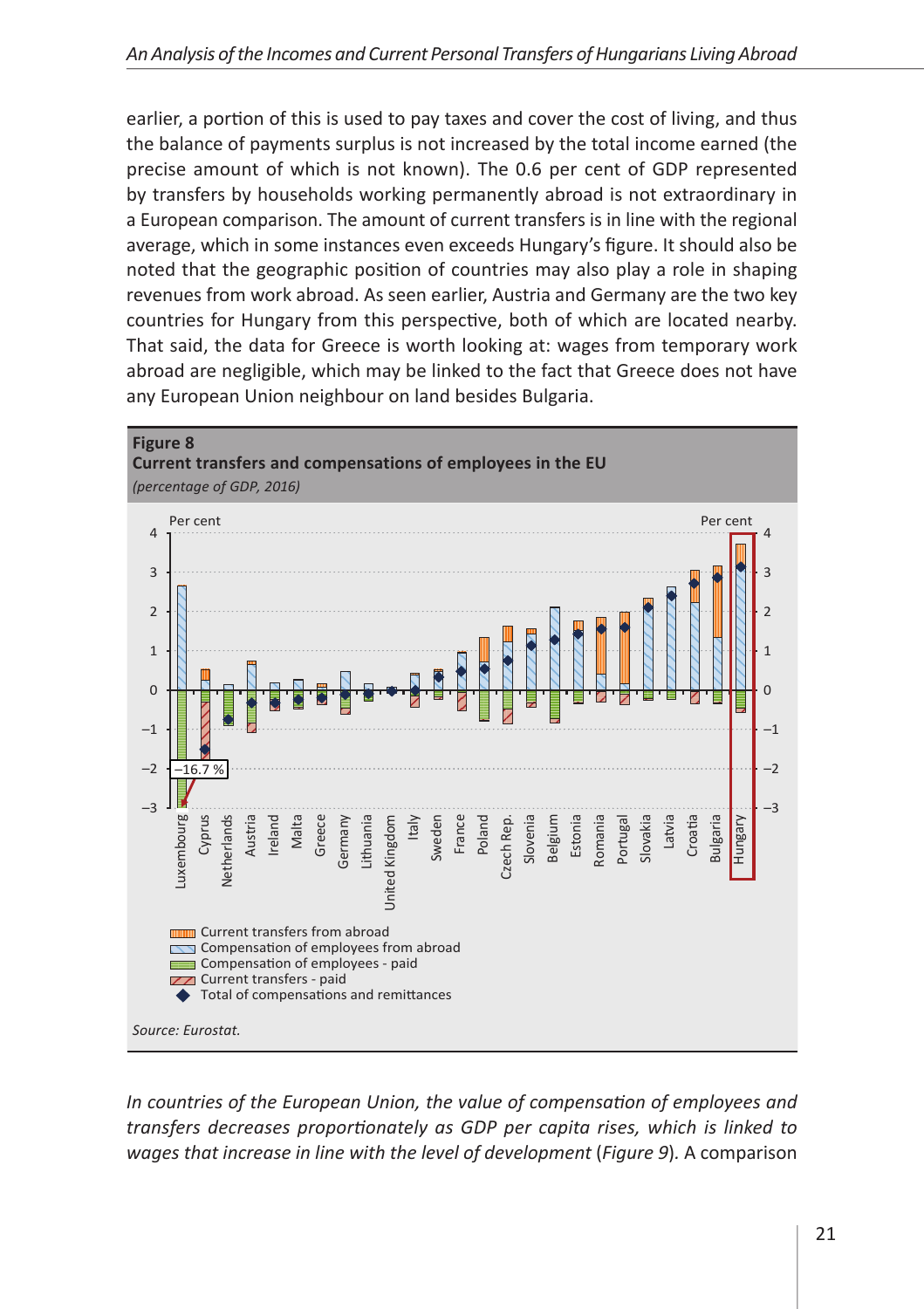of foreign incomes and transfers with GDP per capita, a measure of economic development, shows that migrant workers transfer far less funds home in more advanced economies, while compensation of employees and transfers are far higher, particularly in the countries that joined the European Union in 2004 or later. Concurrently, countries with higher GDP per capita generally exhibit lower compensation of employees and transfers. This is due to the fact that one of the main motives of seeking work abroad may be to earn higher wages. Thus, countries with higher GDP per capita attract a greater number of foreign workers than the number of its own citizens who emigrate for work.



# **6. Conclusions**

In summary, a distinction should be made between the amount of compensation of employees and current transfers by households working abroad for the long term and remittances, as the first two items include elements (such as taxes and the cost of living) that are not actually transferred back home. It is necessary to clarify and understand the concepts associated with remittances because they may represent more stable sources of external funding compared to other external sources.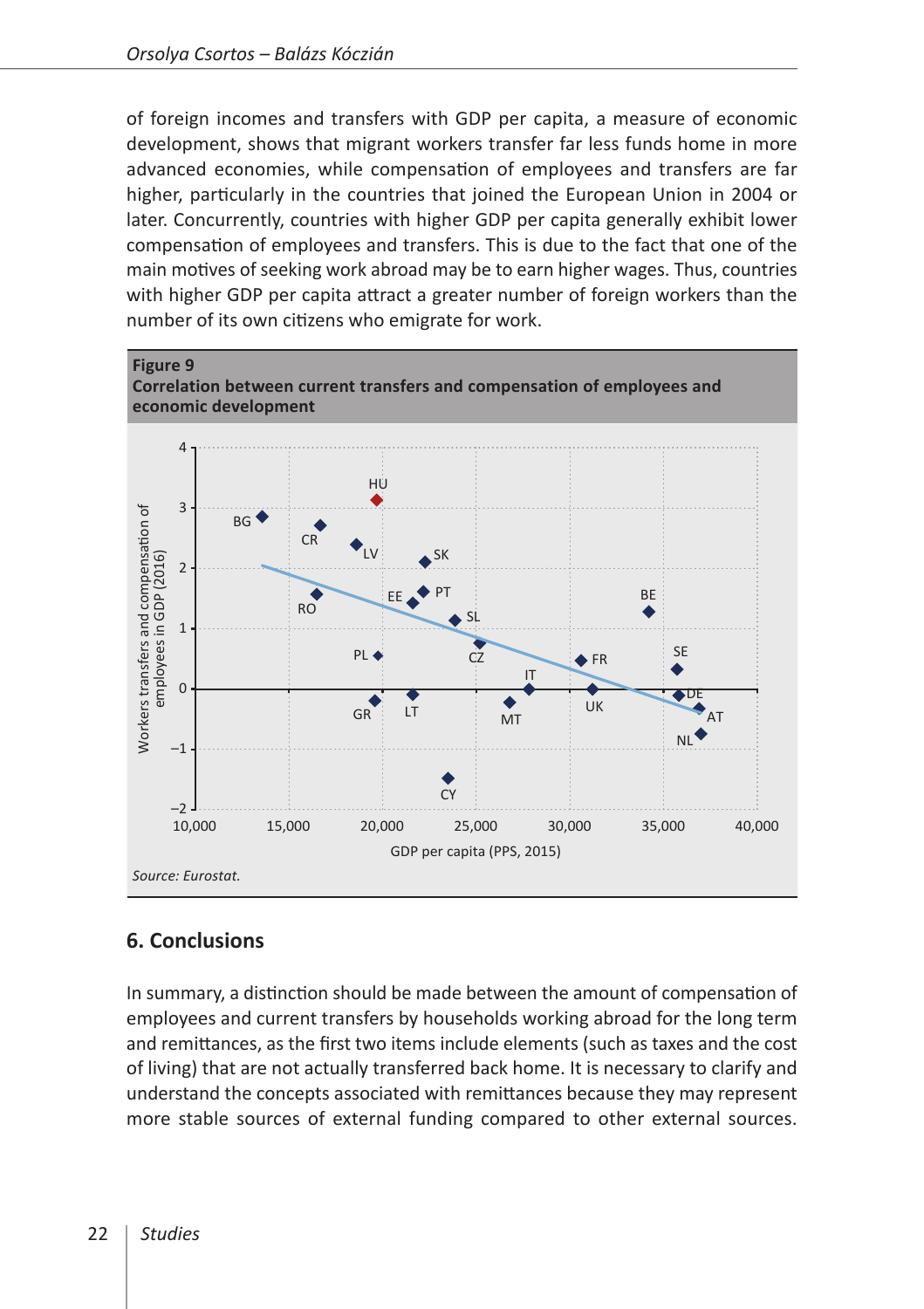According to several references in the literature, compensation of employees and transfers and remittances may have a positive impact on economic growth through the stimulation of internal consumption. Meanwhile other authors argue that these transactions may also have negative consequences, for instance through labour market impacts. Compensation of employees and transfers improve the current account balance, which may also have a positive influence on a country' investor sentiment.

A review of Hungarian data reveals that the wages of workers temporarily living abroad far outstripped transfers by households permanently living abroad. Germany and Austria are the leading destinations for Hungarian households seeking temporary work abroad due to the differences in wage levels and their geographic proximity. Germany followed by the United Kingdom are also key countries in terms of long-term work abroad and current transfers. Hungary mainly attracts workers from neighbouring countries (such as Romania and Slovakia), most of whom tend to seek temporary rather than permanent work. European data show that less compensation of employees and transfers are absorbed by more advanced European Union (core) countries, while countries having joined the European Union in 2004 or later are leading sources of migrant labour and major absorbers of remittances.

# **References**

- Adams, R.H., Jr. (1991): *The Effects of International Remittances on Poverty, Inequality and Development in Rural Egypt*. Research Report No. 96, International Food Policy Research Institute.
- Aggarwal, R. Demirgüc-Kunt, A. Peria, M.S.M. (2006): *Do Workers' Remittances Promote Financial Development?* World Bank Policy Research Working Paper No 3957, the WB Group, Washington, D.C.
- Ahlburg, D.A. (1996): *Remittances and the Income Distribution in Tonga*. Population Research and Policy Review, 15(4): 391–400.<https://doi.org/10.1007/BF00128431>.
- Alper, A.M. Neyapti, B. (2006): *Determinants of workers' remittances: Turkish evidence from high frequency data*. Eastern European Economics, 44(5): 91–100. [https://doi.](https://doi.org/10.2753/EEE0012-8775440504) [org/10.2753/EEE0012-8775440504.](https://doi.org/10.2753/EEE0012-8775440504)
- Alvarez-Tinajera, S.P. (2010): *Angola: A study of the impact of remittances from Portugal and South Africa*. Migration Research Series, No 39, IOM, Geneva.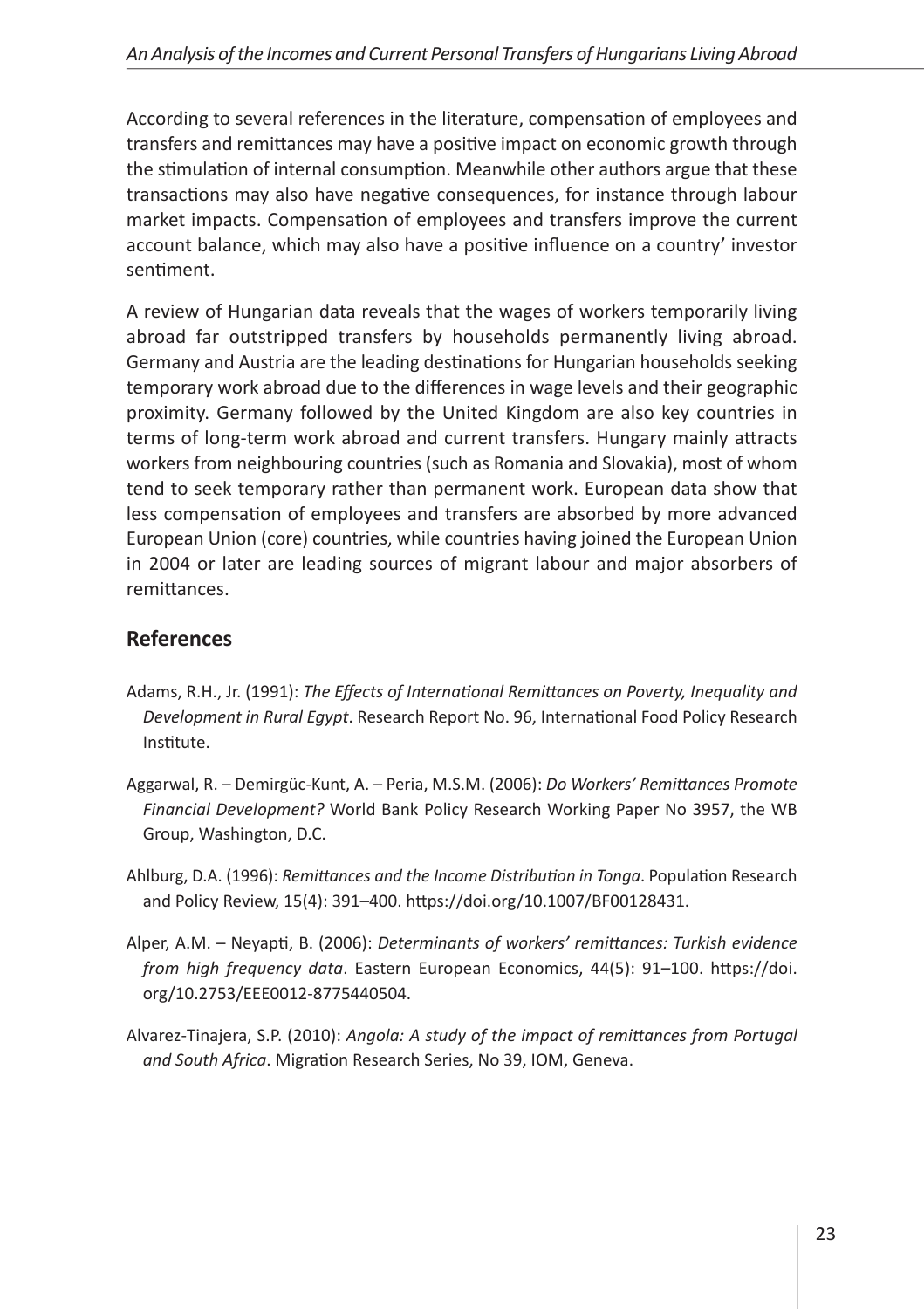- Barajasa, A. Chami, R. Hakura, D. Montiel, P.J. (2011): *Workers' remittances and the equilibrium real exchange rate: Theory and Evidence*. Economia, 11: 45–94. [https://doi.](https://doi.org/10.1353/eco.2011.0000) [org/10.1353/eco.2011.0000](https://doi.org/10.1353/eco.2011.0000).
- Bodnár, K. Szabó. L.T. (2014): *The Effect of Emigration on the Hungarian Labour Market.* MNB-tanulmányok 114.
- Bourdet, Y. Falck, H. (2006): *Emigrants' remittances and Dutch disease in Cape Verde*. International Economic Journal, 20(3): 267–84. [https://doi.](https://doi.org/10.1080/10168730600879323) [org/10.1080/10168730600879323](https://doi.org/10.1080/10168730600879323).
- Buch, C. Kuckulenz, A. Le Manchec, M. (2002): *Worker Remittances and Capital Flows*. Kiel Working Paper No., 1130, Kiel Institute for World Economics, Kiel.
- Buch, C. Kuckulenz, A. (2004): *Worker Remittances and Capital Flows to Developing Countries*. Centre for European Economic Research (ZEW) Discussion Paper No. 04-31, ZEW, Mannheim.
- Buch, C.M. Kuckulenz, A. (2010): *Worker Remittances and Capital Flows to Developing Countries*. International Migration, 48(5): 89–117. [https://doi.org/10.1111/j.1468-](https://doi.org/10.1111/j.1468-2435.2009.00543.x) [2435.2009.00543.x.](https://doi.org/10.1111/j.1468-2435.2009.00543.x)
- Bugamelli, M. Paternò, F. (2009): *Do Workers' Remittances Reduce the Probability of Current Account Reversals?* World Development, 37(1): 81–92. [https://doi.org/10.1016/j.](https://doi.org/10.1016/j.worlddev.2009.04.002) [worlddev.2009.04.002.](https://doi.org/10.1016/j.worlddev.2009.04.002)
- Chami, R. Fullenkamp, C. Jahjah, S. (2003): *Are immigrant Remittance Flows a Source of Capital for Development?* IMF Working Papers 03/189, International Monetary Fund, Washington, D.C.
- Chami et al. (2008): *Macroeconomic Consequences of Remittances*. IMF Occasional Paper, 259, International Monetary Fund, Washington.
- El-Sakka, M.I.T. McNabb, R. (1999): *The Macroeconomic Determinants of Emigrant Remittances*. World Development, 27(8): 1493–1502.
- European Parliament (2014): *The impacts of remittances on developing countries*. [http://](http://www.europarl.europa.eu/RegData/etudes/etudes/join/2014/433786/EXPO-DEVE_ET(2014)433786_EN.pdf) [www.europarl.europa.eu/RegData/etudes/etudes/join/2014/433786/EXPO-DEVE\\_](http://www.europarl.europa.eu/RegData/etudes/etudes/join/2014/433786/EXPO-DEVE_ET(2014)433786_EN.pdf) [ET\(2014\)433786\\_EN.pdf](http://www.europarl.europa.eu/RegData/etudes/etudes/join/2014/433786/EXPO-DEVE_ET(2014)433786_EN.pdf).
- De Haas, H. (2007): *Remittances, migration and social development. A conceptual review of the literature*. UNRISD Programme on Social Policy and Development Paper, No 34, Geneva.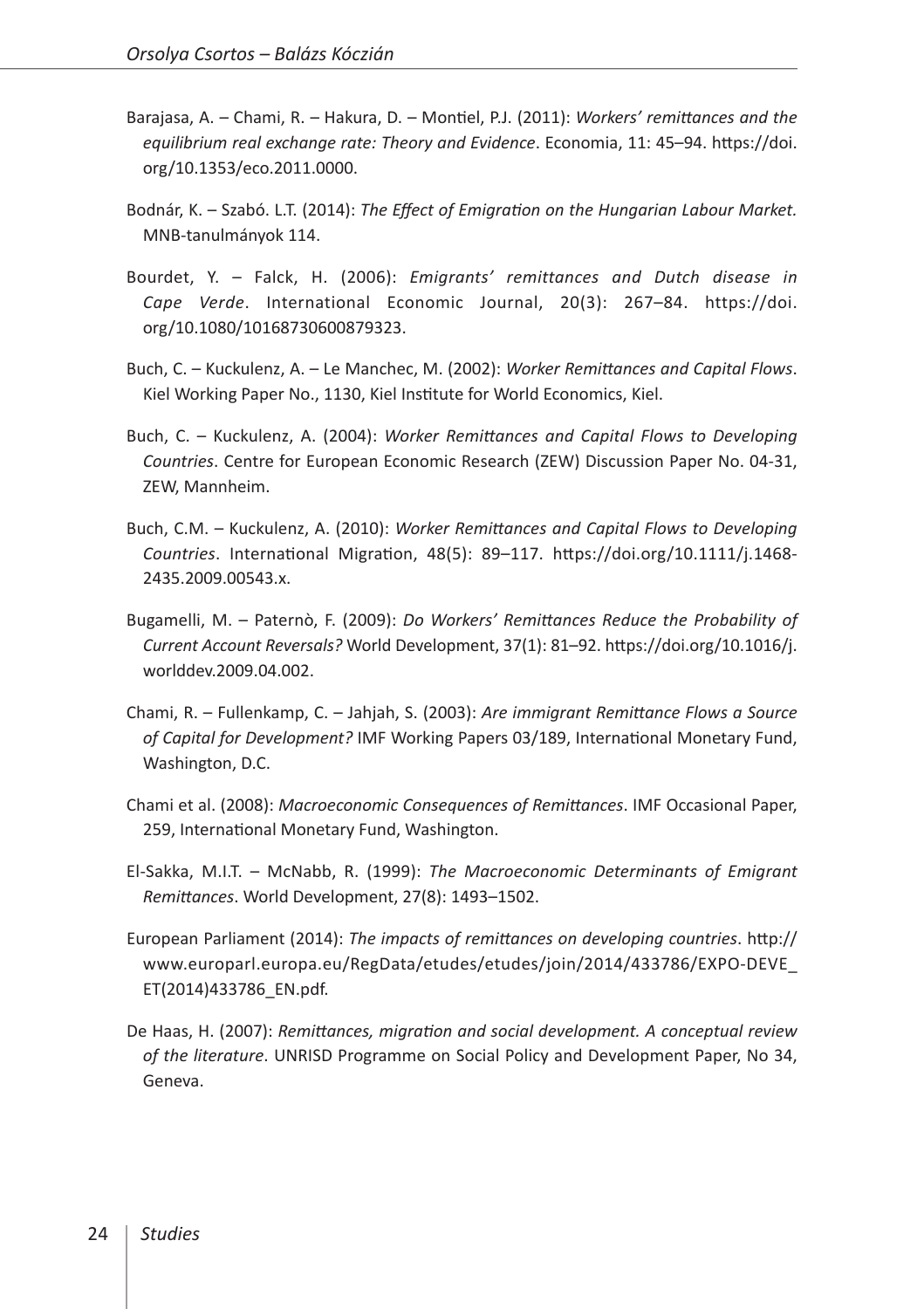- Giuliano, P. Ruiz-Arranz, M. (2005): *Remittances, Financial Development, and Growth*. IMF Working Paper 05/234. International Monetary Fund, Washington.
- Giuliano, P. Ruiz-Arranz, M. (2009): *Remittances, financial development and growth*. Journal of Development Economics, 90(1): 144–152. [https://doi.org/10.1016/j.](https://doi.org/10.1016/j.jdeveco.2008.10.005) [jdeveco.2008.10.005](https://doi.org/10.1016/j.jdeveco.2008.10.005).
- Gupta, S. Pattillo, C. Wagh, S. (2009): *Impact of Remittances on Poverty and Financial Development in Sub-Saharan Africa*. International Monetary Fund.
- Glytsos, N.P. (1993): *Measuring the Income Effects of Migrant Remittances: A Methodological Approach Applied to Greece*. Economic Development and Cultural Change, 42(1): 131–168. <https://doi.org/10.1086/452068>.
- Hassan, G. Holmes, M. (2015): *Do Remittances Facilitate a Sustainable Current Account?* The World Economy.
- Holmes, M.J. (2006): *How sustainable are OECD Current Account Balances in the Long-run?* Manchester School, 74(5): 626–643. [https://doi.org/10.1111/j.1467-9957.2006.00514.x.](https://doi.org/10.1111/j.1467-9957.2006.00514.x)
- IMF (2005): *World Economic Outlook: Globalization and External Imbalances*. Washington, D.C.: IMF.
- IMF (2009): *Balance of payment and international investment position manual 6th edition*. IMF.<https://www.imf.org/external/pubs/ft/bop/2007/pdf/bpm6.pdf>.
- IMF (2016): *Emigration and Its Economic Impact on Eastern Europe.* IMF Staff Discussion Note, July 2016. [https://www.imf.org/external/pubs/ft/sdn/2016/sdn1607.pdf.](https://www.imf.org/external/pubs/ft/sdn/2016/sdn1607.pdf)
- Kajdi, L. (2015): *Hazautalt pénzek nemzetközi áttekintés és a főbb mérési nehézségek (Worker remittances — international overview and main measurement challenges).* Statisztikai Szemle, 93(4): 353–375.
- Kapur, D. (2004): Remittances: The New Development Mantra? *United Nations Conference on Trade and Development, Geneva.*
- Lakatos, J. (2015): *Külföldön dolgozó magyarok, Magyarországon dolgozó külföldiek (Hungarian emigrant workers, foreigners working in Hungary).* Statisztikai Szemle, 93(2): 93–112.
- Léon-Ledesma, M. Piracha, M. (2001): *International Migration and the Role of Remittances in Eastern Europe.* Studies in Economics, No. 0113, Department of Economics, University of Kent.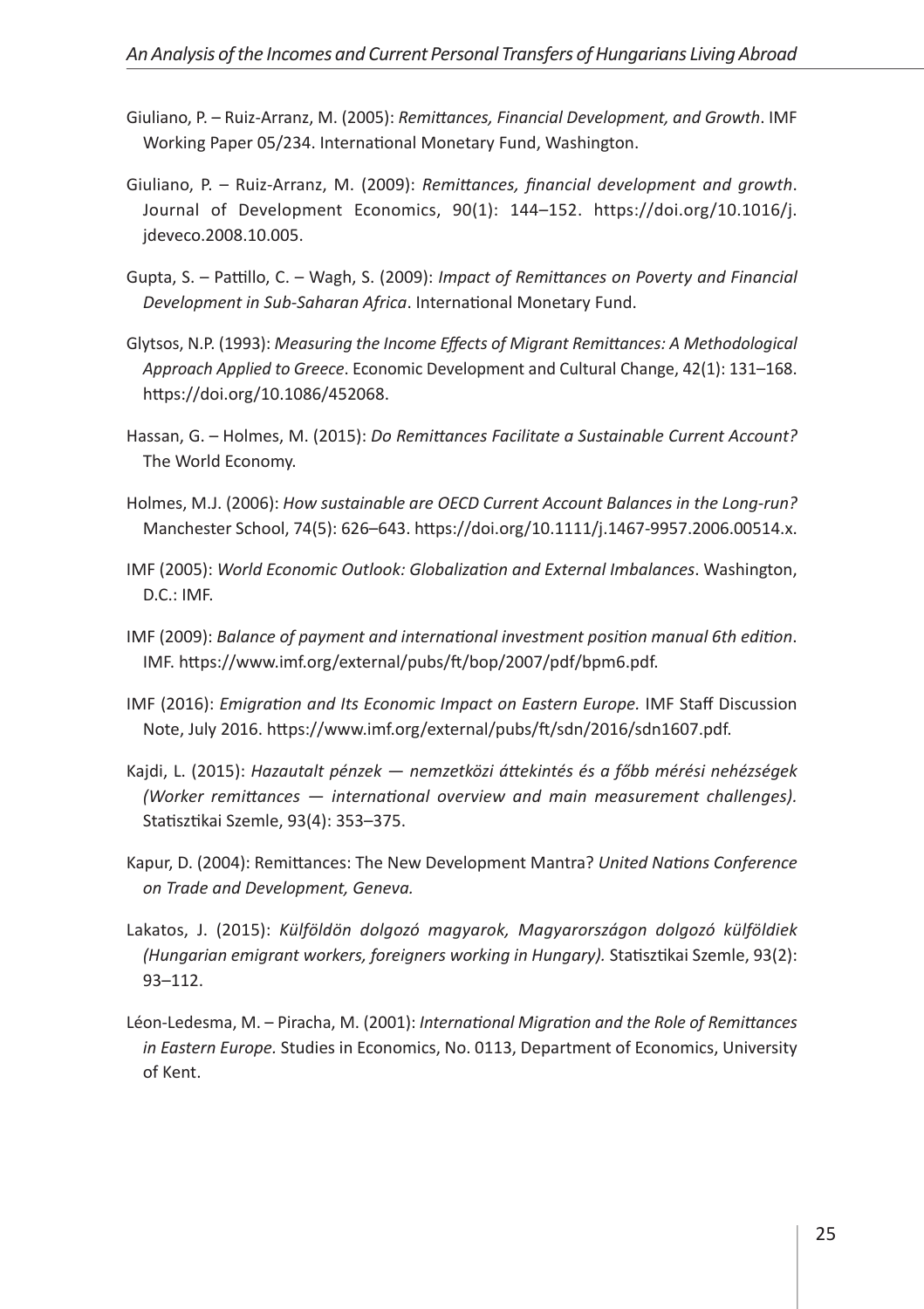- Levitt, P. (1998): *Social remittances: Migration driven local-level forums of cultural diffusion*. International Migration Review*,* 32(4): 926–948. <https://doi.org/10.2307/2547666>.
- Lowell, B.L. de la Garza, R.O. (2002): *A new phase in the story of remittances*. In: Sending Money Home: Hispanic Remittances and Community Development (R. De la Garza and B. L. Lowell, eds.). Rowmann and Littlefield Publishers, pp. 3–27).
- MNB (2014): *Magyarország fizetésimérleg- és külfölddel szembeni befektetésipozíció-statisztikái (Hungary´s balance of payments and foreign investment position statistics).* [https://](https://www.mnb.hu/letoltes/magyarorszagfizetesimerlegeskulfolddelszembenibefektetespoziciostatisztikai2014.pdf) [www.mnb.hu/letoltes/magyarorszagfizetesimerlegeskulfolddelszembenibefektetespozi](https://www.mnb.hu/letoltes/magyarorszagfizetesimerlegeskulfolddelszembenibefektetespoziciostatisztikai2014.pdf)[ciostatisztikai2014.pdf,](https://www.mnb.hu/letoltes/magyarorszagfizetesimerlegeskulfolddelszembenibefektetespoziciostatisztikai2014.pdf) Downloaded: 15 November 2016.
- Nayyar, D. (1994): *Migration, Remittances and Capital Flows: The Indian Experience*. Oxford University Press, Delhi.
- OECD (2006): *International Migrant Remittances and their Role in Development*. International Migration Outlook, Part III. [https://www.oecd.org/els/mig/38840502.pdf.](https://www.oecd.org/els/mig/38840502.pdf)
- Orozco, M. et al. (2005): *Transnational Engagement, Remittances and Their Relationship to Development in Latin America and the Caribbean*. Institute for the Study of International Migration, Georgetown University.
- Ratha, D. (2003): *Workers' remittances: An important and stable source of external development finance*. Global Development Finance*.* World Bank, Washington, D.C.
- Ratha, D. Mohapatra, S. Silval, A. (2009): *Outlook for Remittance Flows 2009–2011: Remittances Expected to Fall by 7–10 Percent in 2009* (Washington, D.C.: Migration and Development Brief, World Bank).
- Ratha, D. (2013): *The Impact of Remittances on Economic Growth and Poverty Reduction*. Migration Policy Institute, Washington, D.C.
- Solimano, A. (2003): *Workers Remittances to the Andean Region: Mechanism, Costs, and Development Impact.* Multilateral Investment Fund-IDB Conference, Remittances and Development, Quito, Ecuador.
- Stark, O. Taylor, J.E. Yitzhaki, S. (1988): *Migration, remittances and inequality: A sensitivity analysis using the extended Gini index.* Journal of Development Economics*,* 28(3): 309–322*.* [https://doi.org/10.1016/0304-3878\(88\)90002-8.](https://doi.org/10.1016/0304-3878(88)90002-8)
- Stepanyan, V. Poghosyan, T. Bibolov, A. (2010): *House Price Determinants in Selected Countries of the Former Soviet Union.* IMF Working Paper 10/104, International Monetary Fund, Washington.